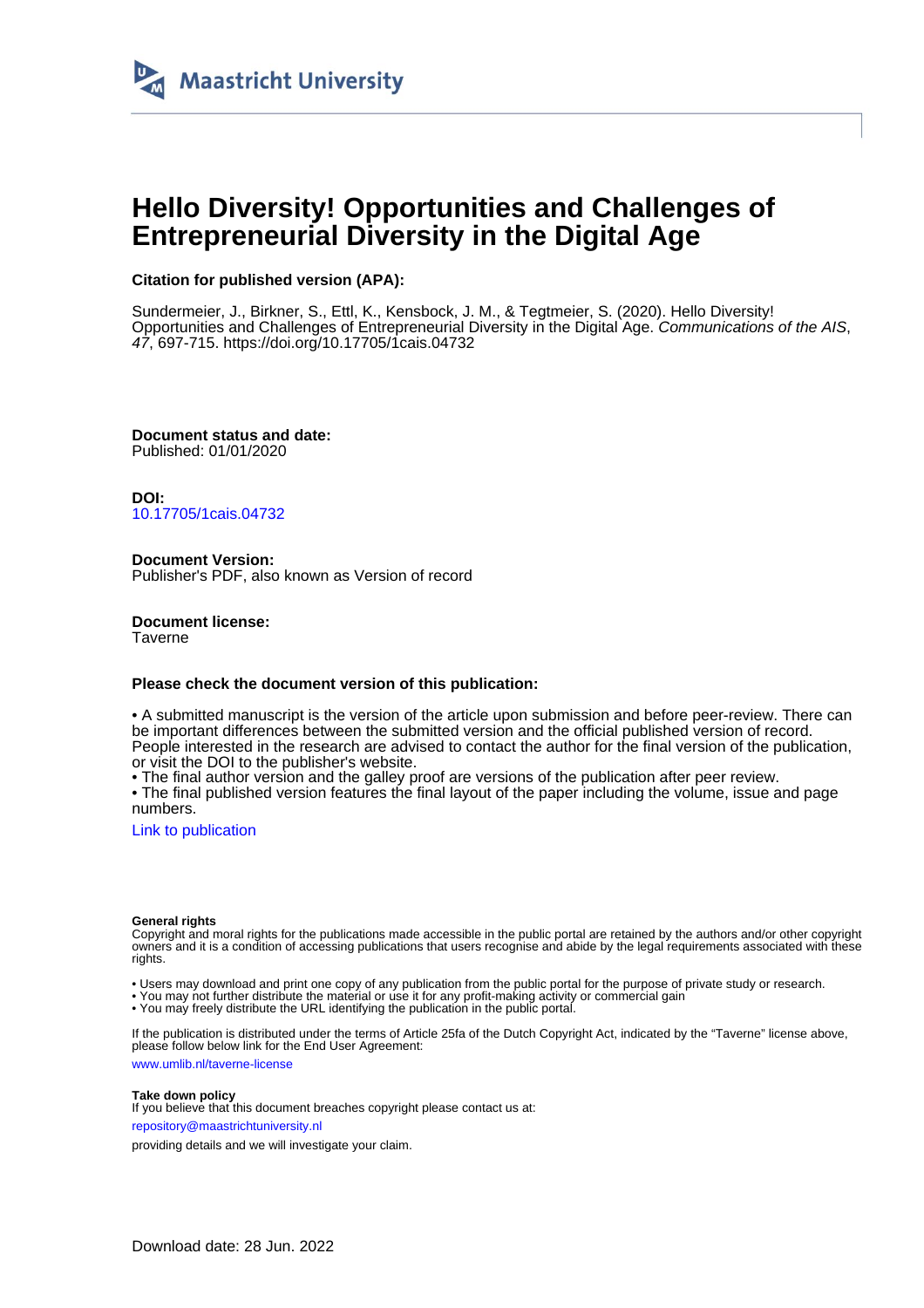# [Communications of the Association for Information Systems](https://aisel.aisnet.org/cais)

#### [Volume 47](https://aisel.aisnet.org/cais/vol47) Article 35

12-31-2020

# Hello Diversity! Opportunities and Challenges of Entrepreneurial Diversity in the Digital Age

Janina Sundermeier Freie Universität Berlin, Germany, janina.sundermeier@fu-berlin.de

Stephanie Birkner Carl von Ossietzky Universität Oldenburg

Kerstin Ettl University of Siegen

Julia Kensbock Maastricht University

Silke Tegtmeier University of Southern Denmark

Follow this and additional works at: [https://aisel.aisnet.org/cais](https://aisel.aisnet.org/cais?utm_source=aisel.aisnet.org%2Fcais%2Fvol47%2Fiss1%2F35&utm_medium=PDF&utm_campaign=PDFCoverPages)

### Recommended Citation

Sundermeier, J., Birkner, S., Ettl, K., Kensbock, J., & Tegtmeier, S. (2020). Hello Diversity! Opportunities and Challenges of Entrepreneurial Diversity in the Digital Age. Communications of the Association for Information Systems, 47, pp-pp.<https://doi.org/10.17705/1CAIS.04732>

This material is brought to you by the AIS Journals at AIS Electronic Library (AISeL). It has been accepted for inclusion in Communications of the Association for Information Systems by an authorized administrator of AIS Electronic Library (AISeL). For more information, please contact [elibrary@aisnet.org.](mailto:elibrary@aisnet.org%3E)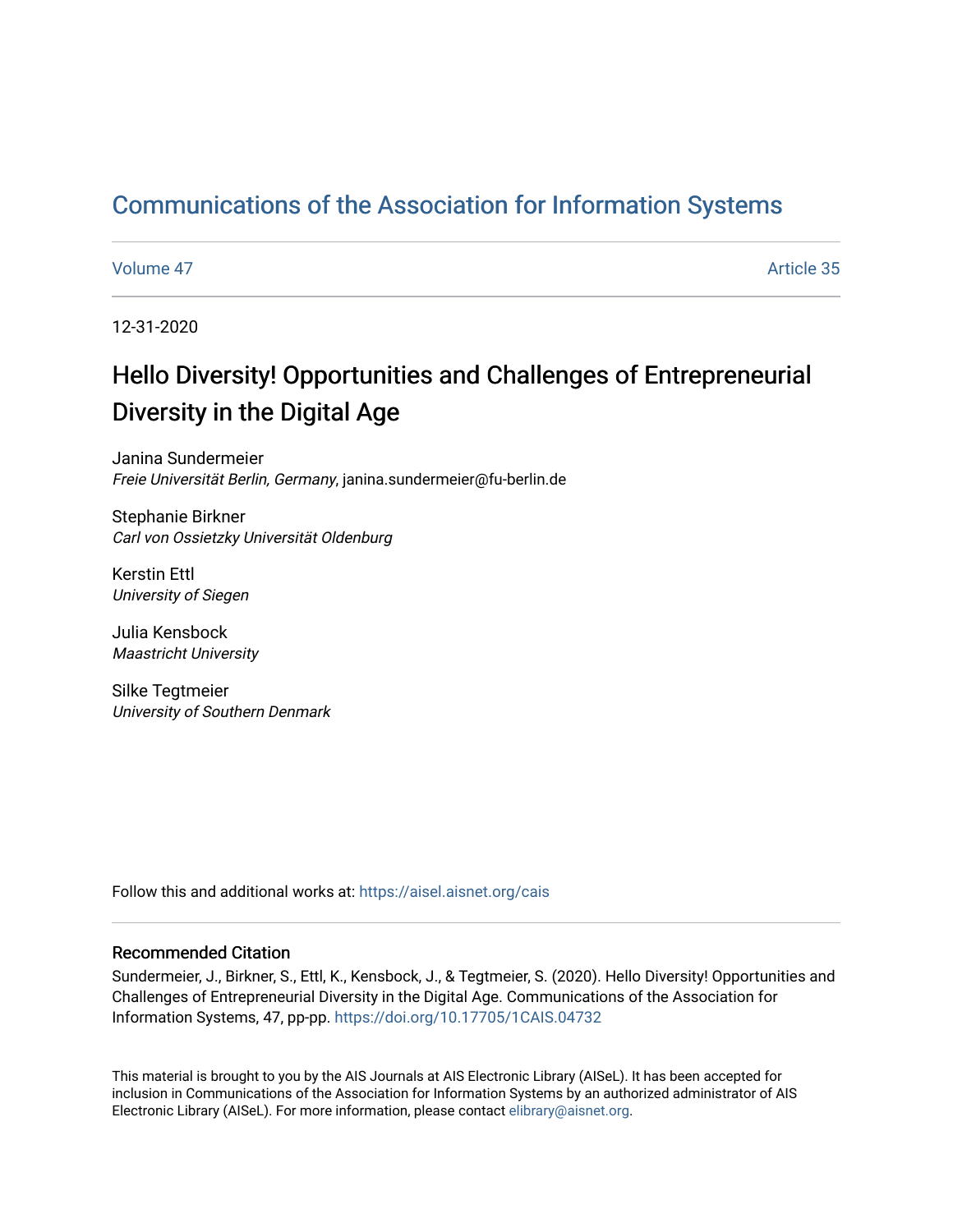

Panel Report DOI: 10.17705/1CAIS.04732 ISSN: 1529-3181

# **Hello Diversity! Opportunities and Challenges of Entrepreneurial Diversity in the Digital Age**

**Janina Sundermeier\***

Department of Information Systems, Freie Universität Berlin (Germany) *janina.sundermeier@fu-berlin.de*

#### **Stephanie Birkner**

Department Business Administration, Economics and Law, Carl von Ossietzky Universität Oldenburg (Germany)

### **Julia M. Kensbock**

Department of Organisation, Strategy and Entrepreneurship, Maastricht University (Netherlands)

### **Kerstin Ettl**

School of Economic Disciplines, University of Siegen (Germany)

### **Silke Tegtmeier**

Mads Clausen Institute, University of Southern Denmark (Denmark)

### **Abstract:**

In this report, we outline the key insights gained at the "Hello Diversity! Conference" held in June, 2019, at the Freie Universität Berlin (Germany). The two-day event featured 14 talks from experts in academia and practice who shared their perspectives on how entrepreneurial diversity affects efforts to explore and exploit digital innovation opportunities. Their insights highlighted the lack of holistic knowledge on the topic, especially concerning the role that digital technologies play in fostering entrepreneurial diversity. The conference culminated in a "paperthon", which kickstarted interdisciplinary research projects that focus on better understanding entrepreneurial diversity in the digital age.

**Keywords:** Entrepreneurial Diversity, Digital Age, Digital Technologies, Digital Innovation.

\*Leading author of this paper. The co-authors have contributed equally and appear in alphabetical order.

This manuscript underwent editorial review. It was received 01/10/2020 and was with the authors for three months for one revision. Christoph Peters served as Associate Editor.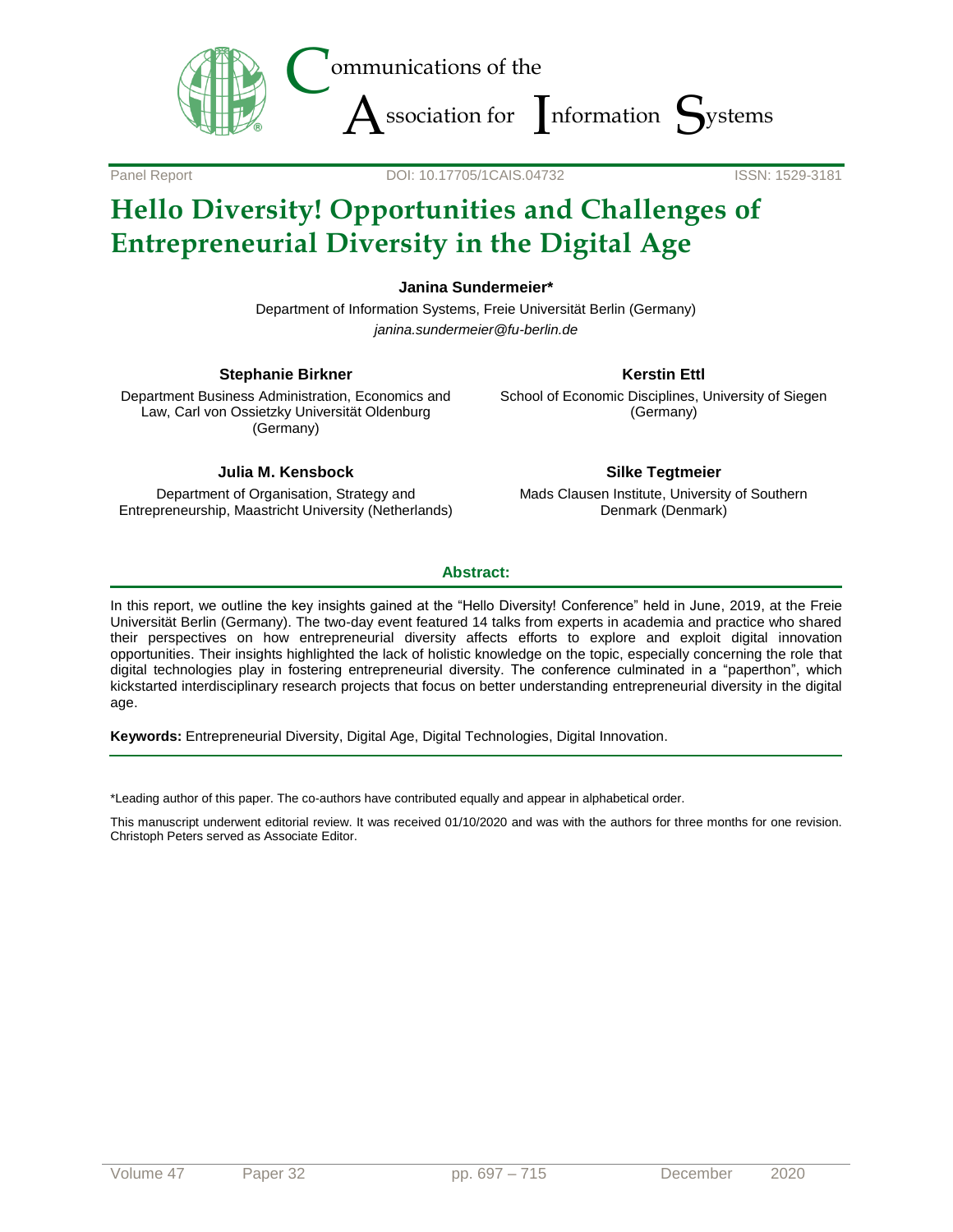# **1 Introduction**

Diversity has become a buzzword lately among researchers and practitioners to discuss all kinds of heterogeneity in and across organizations (Harrison & Klein, 2007; Mor Barak, 2016; Roberson, Ryan, & Ragins, 2017). In particular, ongoing digitalization continues to fuel the scientific and public discourse in this regard as individuals discuss diverse mindsets, experiential backgrounds, and knowledge as driving efforts to explore and exploit digital innovation's potential (Carlo, Lyytinen, & Rose, 2012; Kohli & Melville, 2019; Welter, Gartner, & Wright, 2016). Digital technologies that decisively influence how and what type of value people create enable these processes (Boudreau & Lakhani, 2013; Iansiti & Lakhani, 2014; Nambisan, Lyytinen, Majchrzak, & Song, 2017a). WhatsApp, Slack, and Clue exemplify instances of digital innovation that have decisively transformed the way we communicate, collaborate, and even plan our reproduction. Given digital innovation's wide-ranging implications for our private and professional lives, we need to ensure that digital value offerings reflect human diversity, which includes age, gender, race, socioeconomic status, values, and beliefs (Cushman & McLean, 2008; Trauth, 2017; Urquhart & Underhill-Sem, 2009). The predominant discourse tends to highlight diversity's beneficial aspects and argue that diverse workforces can better, for example, perform complex tasks (Choi, 2002; Lechler, 2001), identify digital innovation potentials (Dai, Byun, & Ding, 2019; Tzabbar & Margolis, 2017), and achieve firm growth (Eisenhardt & Schoonhoven, 1990; Hmieleski & Ensley, 2007).

The "Hello Diversity! Conference", held at the Freie Universität Berlin in June, 2019, endorsed and developed a vision that offers new directions to scholarly and practical discourses on entrepreneurial diversity in the digital age. Indeed, current discussions often have a limited scope when it comes to conceptualizing diversity. Most importantly, many often restrict the term diversity to gender. While we need research on gender diversity given the considerable disproportion between male and female founders in leading startup ecosystems (Berger & Kuckertz, 2016) or on management boards (Hillman, Shropshire, & Cannella, 2007), it does not reflect diversity's multi-faceted nature (Ettl, Brink, Tegtmeier, & Ram, 2019; Gardenswartz & Rowe, 1994). One can frame diversity in a more holistic way by dividing its facets into demographic, functional, and deep-level dimensions (Van Knippenberg, De Dreu, & Homan, 2004). Diversity's multi-faceted nature also accounts for the fact that diversity can be a double-edged sword with both beneficial and detrimental outcomes for (team) performance and firm growth (Harrison & Klein, 2007; Van Knippenberg, Van Ginkel, & Homan, 2013; West, 2007). In particular, practitioners often overlook these ambiguous and even contradictory implications. Consequently, the conference focused on widening perspectives on entrepreneurial diversity and considering its opportunities and challenges in order to create awareness about more holistically understanding how different dimensions of diversity affect efforts to explore and exploit digital innovation potentials. Theoretical knowledge in this regard allows one identify management practices that can support beneficial outcomes and mitigate detrimental ones that arise from heterogeneous individuals jointly performing digital innovation processes.

Although researchers have discussed diversity as a promising facilitator of innovation in the digital age, we still largely lack in-depth knowledge about the interplay between entrepreneurial diversity and digital innovation. Most importantly, researchers have previously focused on the uni-directional impact that entrepreneurial diversity has on identifying and exploiting digital innovation's potential (Beckman & Burton, 2008; Hart, 2014; Vissa & Chacar, 2009). However, we still lack comprehensive knowledge about the impact that digital tools and infrastructures have on entrepreneurial diversity and its different dimensions (Deng, Joshi, & Galliers, 2016; Dias & Doolin, 2016; Sundermeier, Wessel, & Davidson, 2018). As such, the conference also focused on exploring the bi-directional interplay between entrepreneurial diversity and digital innovation and especially how digital technologies affect the work that diverse groups of people who explore and exploit digital innovation's potential perform. We deliberately chose to encourage discussion on the bi-directional relationship between diversity and digital innovation because it corresponds to the two different perspectives on social inclusion research in the information systems (IS) literature that Trauth (2017) has identified as having considerable research potential. Additional insights in this regard would allow researchers to generate theories on how we can empower marginalized groups such as people from certain ethnic backgrounds or with visible or non-visible disabilities through technologies that exploit digital innovation opportunities (Hüsing & Selhofer, 2002; Leahy & Broin, 2009). Indeed, such insights would ensure the workforce includes diverse talent and may help researchers and practitioners identify digital products and services that represent society as a whole (Birkner, Sundermeier, & Tegtmeier, 2019; Trauth, 2017). Nevertheless, the conference also invited critical perspectives: some scholars raised doubts about whether digital technologies actually help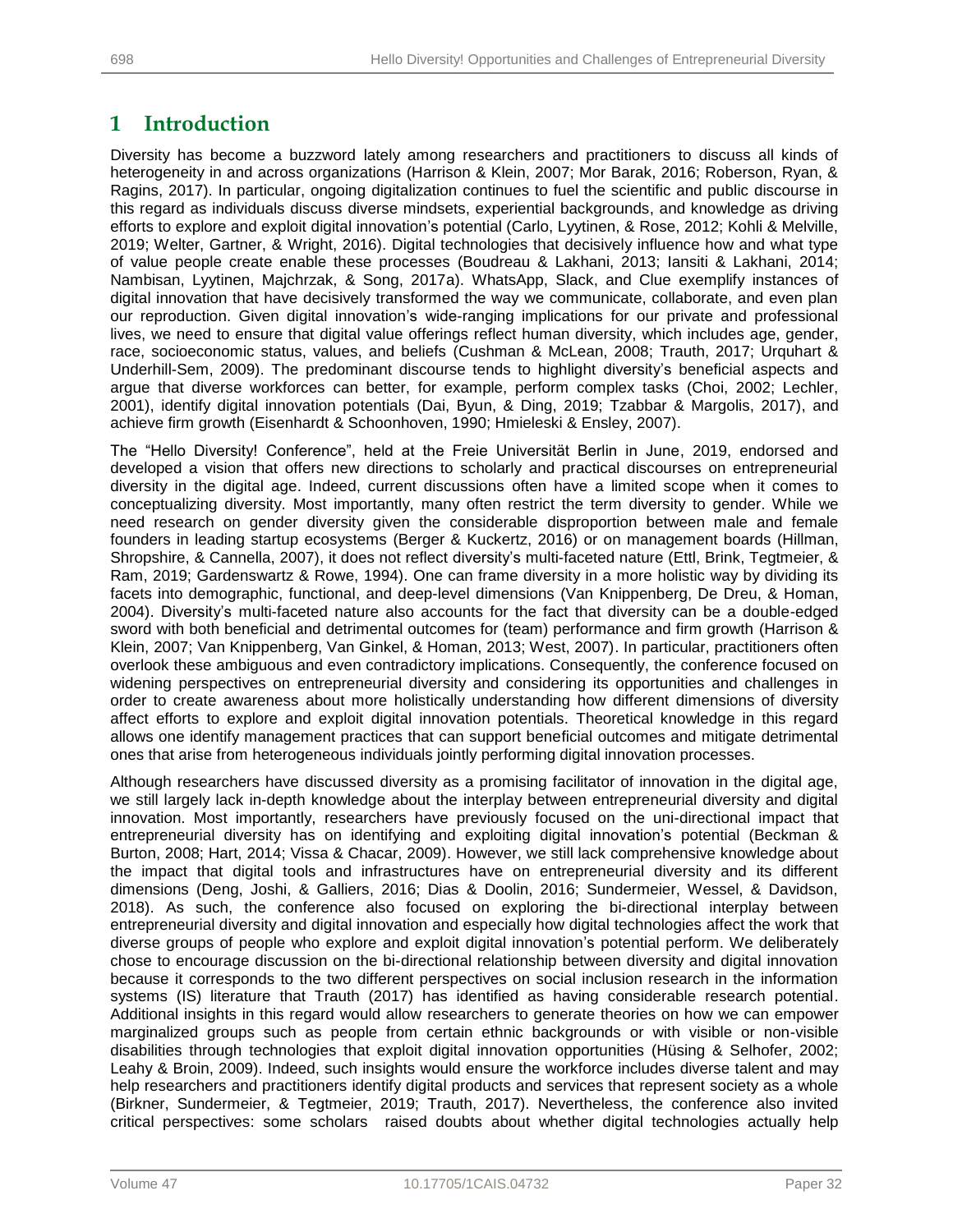diverse groups engage more in creating ventures or only perpetuate socially constructed disadvantages (for a discussion in relation to women's entrepreneurship, see Dy, Marlow, and Martin, 2017).

Bearing in mind these considerations, the "Hello Diversity! Conference" focused on addressing two central questions:

- **Q1**: How do different dimensions of entrepreneurial diversity affect efforts to explore and exploit digital innovation's potential?
- **Q2**: Which digital tools and infrastructures either foster or hinder entrepreneurial diversity and how?

Addressing these questions has particular relevance for scholars from various disciplines who seek to foster ongoing societal changes. To achieve the objectives that we outline above, the program committee (Janina Sundermeier, Stephanie Birkner, Kerstin Ettl, Julia Kensbock, and Silke Tegtmeier) set out to attract an interdisciplinary group of scholars from different disciplines and practitioners involved in new venture-creation processes, politics, and diversity management in and across ventures. In total, 14 experts shared their experiences and views (which we referred to as "Diversity Talks!") 1 followed by panel discussions that involved 170 conference participants on the first day of the conference. The insights and identified shortcomings that emerged from the talks in relation to the central conference questions provided a basis for the participating scholars to kick-start research projects during a "paperthon" on the second day.

The conference and this report present perspectives that showcase the variety of diversity dimensions and their implications (Gardenswartz & Rowe, 1994; Van Knippenberg et al., 2004). Although the conference could not cover all the dimensions, feedback from the conference indicated that even the discussion on diversity and its relation to digitalization provided a crucial step forward by helping researchers and practitioners broaden their perspective on entrepreneurial diversity's different dimensions in the digital age and to gain insights on digital tools that support (or hinder) efforts to promote diversity. These insights and discussions establish avenues for future research that inform efforts to promote and manage entrepreneurial diversity in the digital age and, vice versa, how digital innovation can foster such diversity.

The paper proceeds as follows: in Section 2, we describe the conference in more detail, which includes its objectives, its agenda, and participants' interdisciplinary backgrounds). In Section 3, we outline van Knippenberg et al.'s (2004) framework that, because it allows one to systematically capture entrepreneurial diversity's different dimensions, we used to structure the conference agenda. In Section 4, we summarize the key insights from the talks from the 14 experts who shared their perspectives on the conference's core questions. In Section 5, we present our conclusions and discuss directions for future research.

# **2 The Conference**

With a grant from the Freie Universität Berlin, we organized the two-day "Hello Diversity! Conference" to facilitate discussions and kick-start interdisciplinary research projects on entrepreneurial diversity's different facets in the digital age. The first day of the conference featured expert talks, which we called "Diversity Talks!", on entrepreneurial diversity's current state and discourses in research and practice. We divided the talks into three sessions that each comprised three to four talks on diversity's demographic, functional, and deep-level dimensions. We divided the talks to highlight entrepreneurial diversity's multifaceted nature and frame the panel discussions at the end of each session. The discussions included both experts and an interdisciplinary audience of scholars, practitioners, and students. We summarize the conference participants in Table 1.

l

<sup>1</sup> To transfer the key insights that the experts provided throughout the conference to the general public, we video-recorded all talks and made them available on Youtube (see https://bit.ly/38hHefY). In addition, we launched a Hello Diversity! Podcast that features scholars' and practitioners' ideas and opinions on how to foster entrepreneurial diversity in the digital age (see https://spoti.fi/2qwDIgB).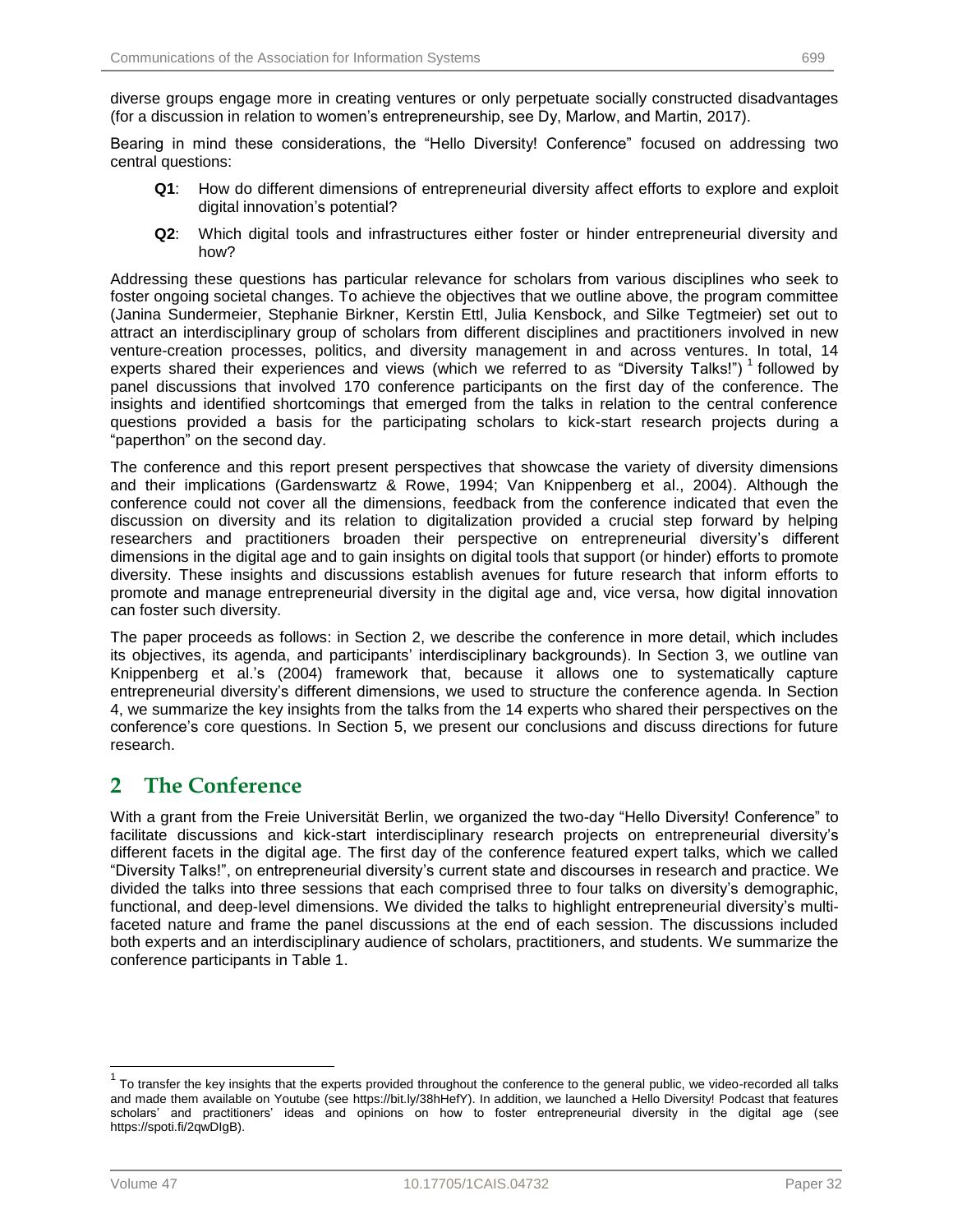| Target group               | <b>Background</b>                                                                                                                                                                                                   |  |
|----------------------------|---------------------------------------------------------------------------------------------------------------------------------------------------------------------------------------------------------------------|--|
| Scholars ( $n = 23$ )      | Professors, postdocs, and PhD students from diverse disciplines (such as information<br>systems, management, and entrepreneurship) and countries (US, Netherlands,<br>Germany, Denmark, Switzerland, UK, and Syria) |  |
| Practitioners ( $n = 67$ ) | Startup founders, policymakers, diversity managers of global players, consultants with a<br>strong focus on Berlin's startup ecosystem                                                                              |  |
| Students $(n = 80)$        | Bachelor and Master students from diverse disciplines in higher education institutions                                                                                                                              |  |

#### **Table 1. Participant Overview**

By actively participating in the discussions, all three target groups could include their manifold perspectives and viewpoints on how researchers and practitioners currently perceive, research, and manage entrepreneurial diversity. We used the research gaps in, opportunities for, and challenges of entrepreneurial diversity in the digital age that participants identified during the first day of the conference to kick-start interdisciplinary research projects among the scholars who joined the paperthon on the second day. Inspired by similar events at the International Conference on Information Systems (ICIS), we conducted the paperthon to gather scholars from various disciplines to enable them to jointly generate meaningful theoretical and practical contributions. The day started with pitches during which all participants had the chance to present their research ideas, data sets, and special competences that could contribute to a better understanding of entrepreneurial diversity in a digital age. Four interdisciplinary teams with complementary skills and ideas came together and started to work on making their research questions, theoretical angles, and opportunities for data collection more concrete. Coaches supported the teams by providing their expertise in information systems, digital entrepreneurship, and organizational studies. Subsequently, the teams presented their projects' progress and an agreed-on plan for work to the end of 2019. As the research projects have not yet finished, we do not discuss them in this report in detail. However, we can already conclude that the conference acted as a fruitful arena for kickstarting collaborations among scholars with an interest in these topics.

# **3 Theoretical Foundation**

Diversity represents a pertinent phenomenon across disciplines because it focuses on the heterogeneity of individuals in certain units, such as founding teams and working groups, in relation to specific characteristics (Harrison, Price, & Bell, 1998). According to Van Knippenberg et al.'s (2004) framework, we can divide these characteristics into demographic, functional, and deep-level dimensions. Demographic dimensions refer to individuals' observable and mostly unchangeable characteristics, such as age, gender, sexual orientation, physical ability, ethnicity, and race (Gardenswartz & Rowe, 1994). In terms of functional backgrounds, individuals differ regarding their work experience, educational background, seniority in a startup, management status, and so on. The third dimension, deep-level diversity, covers all aspects that one cannot directly observe, such as personality traits, values, beliefs, attitudes, and mental health states (Harrison & Klein, 2007). We use this classification to holistically capture diversity (which includes gender among other things) in digital innovation processes and outcomes. With an overall aim to broaden the scope of the discourse on diversity, we used the framework to structure the conference's "Diversity Talks!" and related panel discussions. We asked the experts to share their insights about and experiences with distinct diversity dimensions and their implications for exploring and exploiting digital innovation's potential in their own field of action.

We can explain diversity's varying effects with van Knippenberg and Schippers' (2007) categorizationelaboration model that combines two theoretical logics. On the one hand, the social categorization logic refers to individuals' inherent tendency to assess others based on perceived similarities and differences. According to the underlying similarity attraction theory (Byrne, 1971), individuals tend to favor others with similar characteristics and approaches to perform entrepreneurial activities in relation to exploiting digital innovation's potential. Hence, this logic sees diversity as detrimental because it separates in-groups and out-groups and increases conflict between individuals who perceive themselves as dissimilar (Harrison & Klein, 2007; Kollmann, Stöckmann, & Linstaedt, 2019). On the other hand, the information/decisionmaking logic describes diversity's positive implications when it serves as an informational resource. To that end, researchers have found heterogeneity in terms of perspectives, knowledge, experiences, and information to have positive implications for venture-creation processes. Drawing on these theoretical perspectives, the conference encouraged open discussions that address entrepreneurial diversity's opportunities and challenges in the digital age.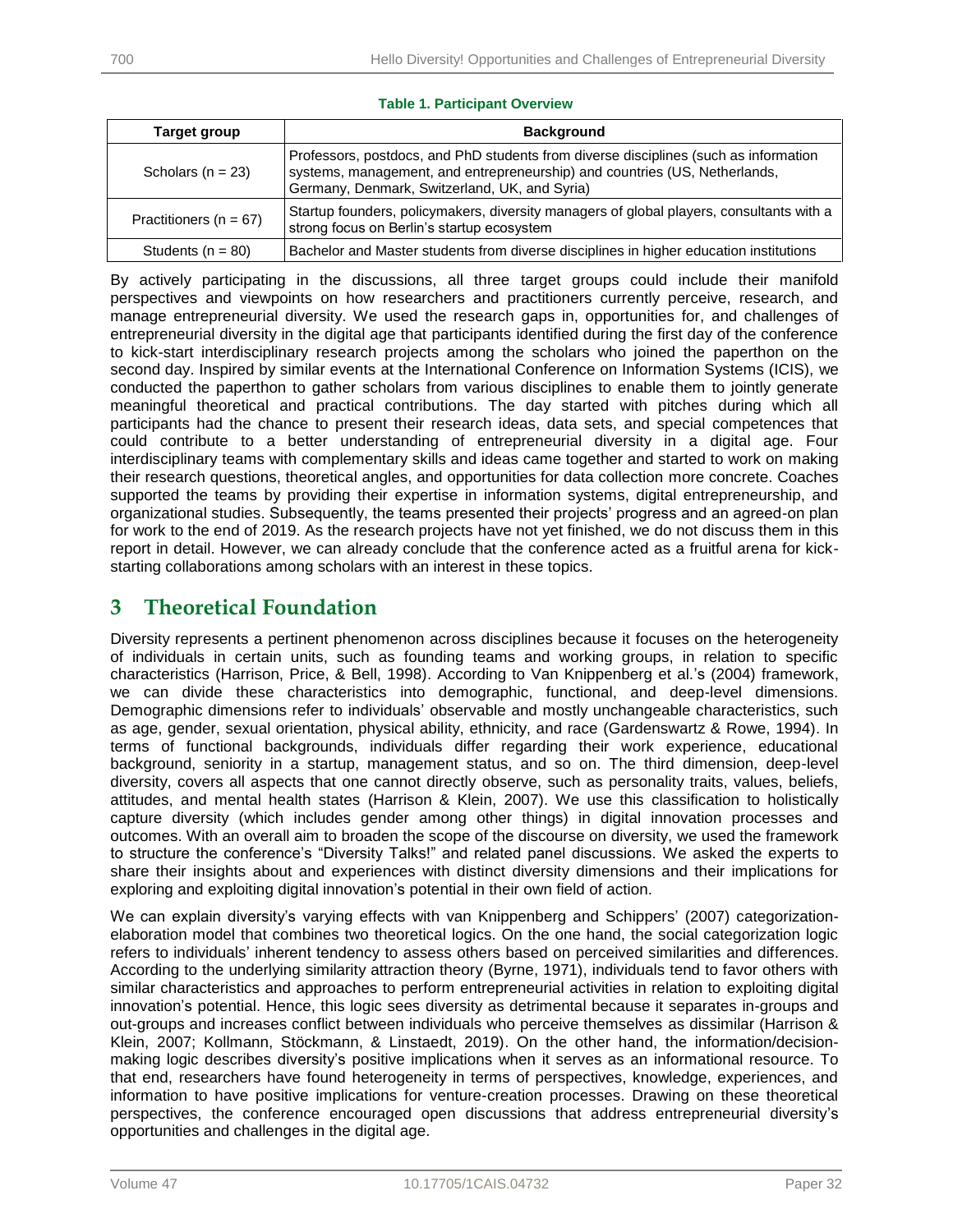# **4 Insights from the "Diversity Talks!"**

Following van Knippenberg et al.'s (2004) framework, we divided the "Diversity Talks!" into three sessions to capture the experts' knowledge about and experience with demographic (Section 4.1), functional (Section 4.2), and deep-level (Section 4.3) entrepreneurial diversity in the digital age. We asked all experts to share their expertise regarding the opportunities and challenges that diversity poses in digital innovation processes, which we define as using "digital technology during the process of innovating" (Nambisan, Lyytinen, & Song, 2017b, p. 223). We also asked them to share their expertise with respect to digital innovation processes' outcomes since "digital innovation can also be used to describe, fully or partly, the outcome of innovation" (p. 223). Exploring and exploiting digital innovation's potential is an inherent part of entrepreneurial activities (Shane & Venkataraman, 2000). Nevertheless, we intentionally did not limit insights to the startup contexts only and invited speakers who shared their experiences with digital innovation processes that established organizations and actors in them have pursued in order to foster mutual learning experiences. We summarize the opportunities and challenges that the experts highlighted in Table 2.

## **4.1 Demographic Entrepreneurial Diversity in the Digital Age**

### **4.1.1 The Creative Power of Research on Women's Entrepreneurship: Roots and Routes of a Field of Study in its Adolescence (Stephanie Birkner and Silke Tegtmeier)**

In the first of the "Diversity Talks!" focused on demographic entrepreneurial diversity, Stephanie Birkner and Silke Tegtmeier highlighted the importance of women's entrepreneurship and a gender-aware perspective in research on the opportunities and challenges associated with the ongoing digitalization in many industries. Existing research, particularly in the digital entrepreneurship discipline, includes sex as a variable but fails to acknowledge gender differences in the way that it explores and exploits innovation's potential (Birkner et al., 2019; Trauth, 2013). This blind spot implies that research on digital innovation still lacks a holistic and gender-aware perspective that can explain how doing and undoing gender influences efforts to identify market gaps, value propositions, and innovation potentials that are worth turning into business models. Liff, Shepherd, Wajcman, Rice, and Hargittai (2008) argue that society faces an evolving digital divide that we can only address through interdisciplinary efforts. Indeed, when those who innovate lack awareness about underrepresented groups' diverse needs, it limits rather than improves the outcomes for the individuals for whom the innovations' value propositions originally targeted as researchers have shown for the so-called maker culture (Maric, 2018). Birkner and Tegtmeier argued that this shortcoming has emerged for two major reasons. First, people primarily still see the entrepreneurship domain and the characteristics of entrepreneurs as male, which implies that they still consider masculinity as the norm in current discourses (Ahl, 2006; Bruni, Gherardi, & Poggio, 2004; Meyer, Tegtmeier, & Pakura, 2017). Second, a young discipline, women's entrepreneurship has reached only "the brink of adolescence" (Hughes, Jennings, Brush, Carter, & Welter, 2012, p. 429), which implies that many research questions remain unexplored (Brush, de Bruin, & Welter, 2009). Table 2 summarizes how research on women's entrepreneurship has entered the academic discourse in the last several decades.

Although researchers have considered digital technologies to act as external enablers of venture-creation processes (von Briel, Davidsson, & Recker, 2018), women still launch fewer than 15 percent of all startups in Germany (Kollmann, Hensellek, Jung, & Kleine-Stegemann, 2018). Therefore, scholars have an interest in identifying challenges that prevent women from exploring and exploiting digital innovation's potential. In a recent study that Tegtmeier conducted with several colleagues (Meyer et al., 2017), she found that male stereotypes about entrepreneurs continue to prevail even among younger generations. She found that images of men and entrepreneurs were highly congruent, mostly in characteristics *not*  typical for men and entrepreneurs. However, images of women and entrepreneurs lacked congruency and significance, which is an alarming finding because one can see these characteristics to act as exclusion criteria for women's entrepreneurship (Meyer et al., 2017). One may find this stereotypical thinking's prevalence surprising given that, in a second study with colleagues (Tegtmeier, Kurczewska, & Halberstadt, 2016), Tegtmeier found that women entrepreneurs have, just like men, a balanced set of skills, industry experience, and self-efficacy concerning entrepreneurship-related tasks, although women entrepreneurs often report other motivations for starting businesses than men (Tegtmeier, Kurczewska, & Halberstadt, 2016). We require future research to determine how and which digital tools and infrastructures can support women in overcoming existing obstacles (Sundermeier et al., 2018) and to further the impact that gender has on whether someone adopts and uses them (e.g., with respect to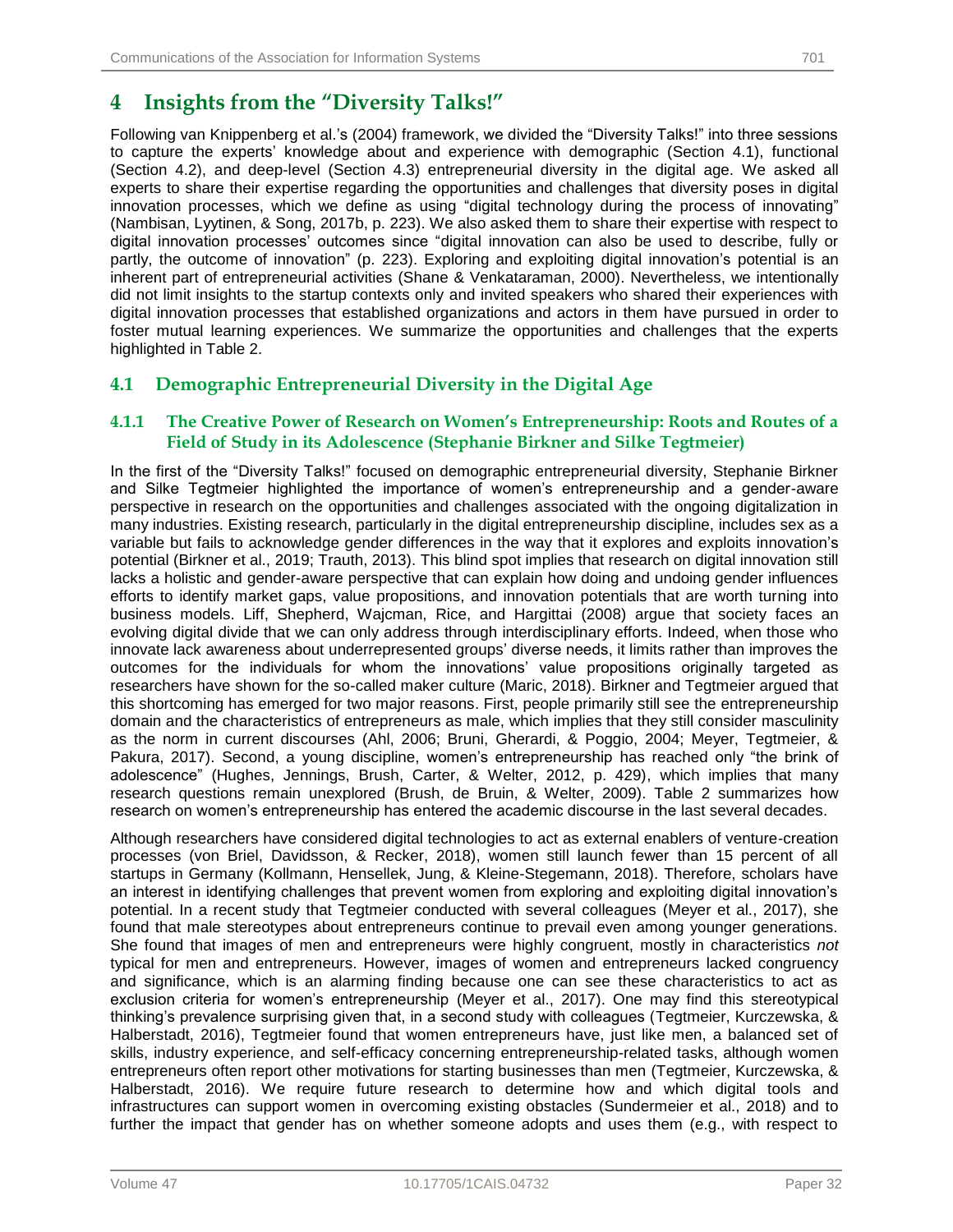designing ICT, see Oudshoorn, Rommes, & Stienstra, 2004). For example, in 2019, the digital platform elpha.com launched to create a safe space for women who work in technology in Silicon Valley. It took the founders less than a year to raise \$US1.3 million of venture capital in order to create a worldwiderenowned vibrant platform that constitutes a hybrid social and professional network for women in technology who seek expert's advice, to discover resources, and to discuss digital innovation opportunities (Balasubramani, 2020).

| Year | <b>Publication type</b>                                   | <b>Reference</b>                                                                                                                                                                                                    |
|------|-----------------------------------------------------------|---------------------------------------------------------------------------------------------------------------------------------------------------------------------------------------------------------------------|
| 1976 | First journal paper                                       | Schwartz, E. B. (1976). Entrepreneurship: New female frontier.<br>Journal of Contemporary Business, 5(1), 47-76.                                                                                                    |
| 1983 | First conference presentation                             | Hisrich, R. D., & Brush, C. G. (1983). The woman entrepreneur:<br>Implications of family, educational, and occupational experience.<br>Frontiers of Entrepreneurship Research, 2, 255-270.                          |
| 1985 | First academic book                                       | Goffee & Scase (1985). Women in charge: The experiences of<br>female entrepreneurs. London, UK: George Alleen and Unwin.                                                                                            |
| 1998 | First policy-oriented conference                          | Organization for Economic Cooperation and Development (OECD)<br>Conference on Women Entrepreneurs.                                                                                                                  |
| 2003 | First academic conference on<br>women's entrepreneurship: | Diana International Conference on Women's Entrepreneurship<br>Research.                                                                                                                                             |
| 2006 | First special issue in premier<br>journal                 | de Bruin, A., Brush, C., & Welter, F. (2006). Introduction to the<br>special issue: Towards building cumulative knowledge on women's<br>entrepreneurship. Entrepreneurship Theory and Practice, 30(5), 585-<br>593. |
| 2009 | First dedicated journal                                   | International Journal of Gender and Entrepreneurship.                                                                                                                                                               |

**Table 2. Research on Women's Entrepreneurship in Academic Discourse**

## **4.1.2 Beyond Gender and Race: Why the Socioeconomic Background Matters Most (Natalya Nepomnyashcha)**

In contrast to the women's entrepreneurship discipline that has experienced an upswing in the scientific and public discourse over the past decade, Natalya Nepomnyashcha, founder of "Netzwerk Chancen", criticized scholars and practitioners alike for neglecting economically disadvantaged children and young people in Germany. Her network advocates equal opportunities for these groups and raises questions about how society in general and the business world in particular could justify overlooking two million children in economically disadvantaged conditions and with very limited options to receive an adequate education. These questions have particular importance given the comparably low number of IT professionals and startup founders who explore and exploit digital innovation's potential in Germany.

Nepomnyashcha's talk started with a case study on Gerhard Schroeder, the former federal chancellor of Germany, whose mother, a cleaning lady, raised him after his father died in the World War II. He always aimed to climb the social ladder but experienced prejudice because others saw his family as anti-social and poor (Schroeder, 2006). This case exemplifies the obstacles that children from parents with limited financial resources and education face. According to Nepomnyashcha, who herself comes from a similar background, only 15 percent of university graduates in Germany have parents without a secondary education qualification (A-level or equivalent) and have a higher likelihood to suffer from bad health and low self-confidence. In their study, Duguet, Leandri, L'Horty, and Petit (2010) found support her observations in that they found that young adults who grow up under economically disadvantaged circumstances have a lower likelihood to receive invites to job interviews. The scholars sent out identical CVs that differed only with regards to the applicants' address and found that applications with ZIP codes from poorer areas in Paris received significantly fewer invitations to job interviews compared to applications from more privileged areas.

Nepomnyashcha emphasized the necessity to make policy and companies aware of such biases and to enable them to establish support programs for economically disadvantaged young adults who might become future skilled employees that many industries need to remain competitive during their ongoing digitalization. These support programs can also help to foster digital innovation activities in Germany as researchers have found only 3.4 percent of all founders do *not* possess a high school diploma (Kollmann et al., 2018). Hence, certain aspects in one's socioeconomic background can act as challenges that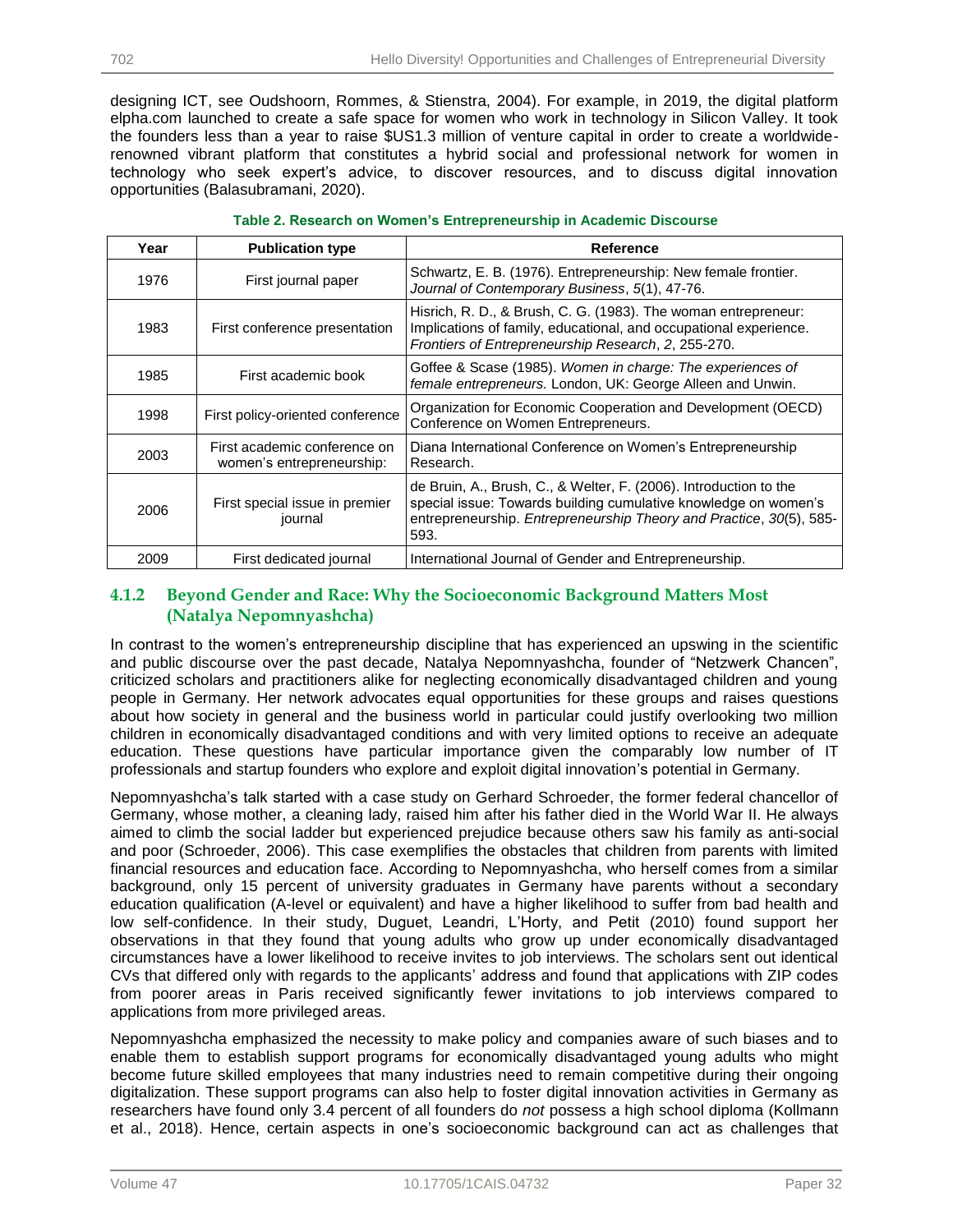hinder efforts to explore and exploit digital innovation's potential. We require future research to specify the challenges encountered in this regard and to determine which measures we could implement to support young adults from economically disadvantaged backgrounds (Butler, McAvoy, & Murphy, 2008). Recent discussions highlight, for instance, that massively open online courses (MOOCs) can act as powerful digital tools that enable less privileged and disadvantaged groups in particular to acquire education that helps them develop an entrepreneurial mindset and systematically discover their untapped innovation potential (AbuJarour et al., 2019).

## **4.1.3 Destabilizing Instability: Success of Fragile-country Entrepreneurs (Lubna Rashid)**

In the next talk, Lubna Rashid emphasized another aspect of socioeconomic background that pertains to the discourse on entrepreneurial diversity in particular. Rashid has conducted research on entrepreneurial activities in fragile countries ruled by governments that cannot or do not wish to provide civilians with basic services, such as free health and education. The OECD (2018) recently indicated that 24 percent of the world population dwells in fragile contexts and expected that number to reach 3.3 billion by 2050. The ongoing conflicts that often occur in these countries require innovative solutions to bridge fragmented transportation routes, provide construction sites with necessary resources, and establish solutions for different kinds of social problems, such as poverty and illnesses. These deficiencies drive entrepreneurial activities that focus on overcoming the issues in fragile countries that we state above. Entrepreneurial endeavors can help such countries create employment, help people overcome, poverty, and help improve people's overall socioeconomic life. We can see from Ruanda that such endeavors can even support peace-building activities. In particular, the country stimulated entrepreneurship in the coffee industry after the genocide against the Tutsis, which enabled collaboration among the country's once-broken communities.

As such, encouraging entrepreneurship in these contexts has considerable importance, but Rashid highlighted that existing initiatives have neglected involving entrepreneurs that already operate in disadvantaged areas in the world in building such support programs. In particular, they have neglected the external business conditions that can most crucially foster entrepreneurial activities in fragile countries. To prove her argument, she presented three studies that she had recently conducted in Syria, in Sub-Saharan Africa, and Pakistan (currently under review). In all three studies, she found that missing ambition did not hold entrepreneurs operating in these fragile contexts back but that intrinsic motivations drove them. A comparison between German and Pakistani entrepreneurs even showed no significant differences in the entrepreneurs' innovativeness, proactivity, and internationalization behaviors. Interestingly, Pakistani entrepreneurs had even higher internationalization activities compared to their German counterparts even though they possessed less knowledge and skills relevant to pursuing internationalization activities.

These studies show that entrepreneurs in fragile contexts already possess the personality traits, motivations, orientations, and mindsets that positively relate to entrepreneurial success but nevertheless fail more often to explore and exploit digital innovation's potential because the economic systems they operate in do not allow them to thrive. Policy and science still lack answers to questions on how to establish startup ecosystems that sustainably improve extrinsic conditions to support founders' intrinsic entrepreneurial tendencies in fragile contexts.

# **4.2 Functional Entrepreneurial Diversity in the Digital Age**

## **4.2.1 Diversity in the Context of New Work (Lea Böhm)**

In the first talk on functional entrepreneurial diversity, Lea Böhm, founder of "AllesRoger", focused on the concept of new work and its implications for diversity in the digital age. The philosopher Frithjof Bergmann (1977) coined the idea in discussing new approaches to flexible and self-determined working. In particular, the ongoing globalization and digitalization that we see today allow and require work to become more flexible in terms of time, place, and overall organization.

Böhm stated that such flexible working environments require entrepreneurial leaders to possess a balanced set of hard and soft skills in order to successfully guide their teams through exploring and exploiting digital innovation opportunities. From her experience, she found that many have perceived soft skills as having low value but that diverse skill sets continue to grow in importance, especially given the increasing autonomy and required self-organization in work teams. Nevertheless, IT environments still tend to separate hard and soft skills among their leaders. Böhm's observations indicate that organizations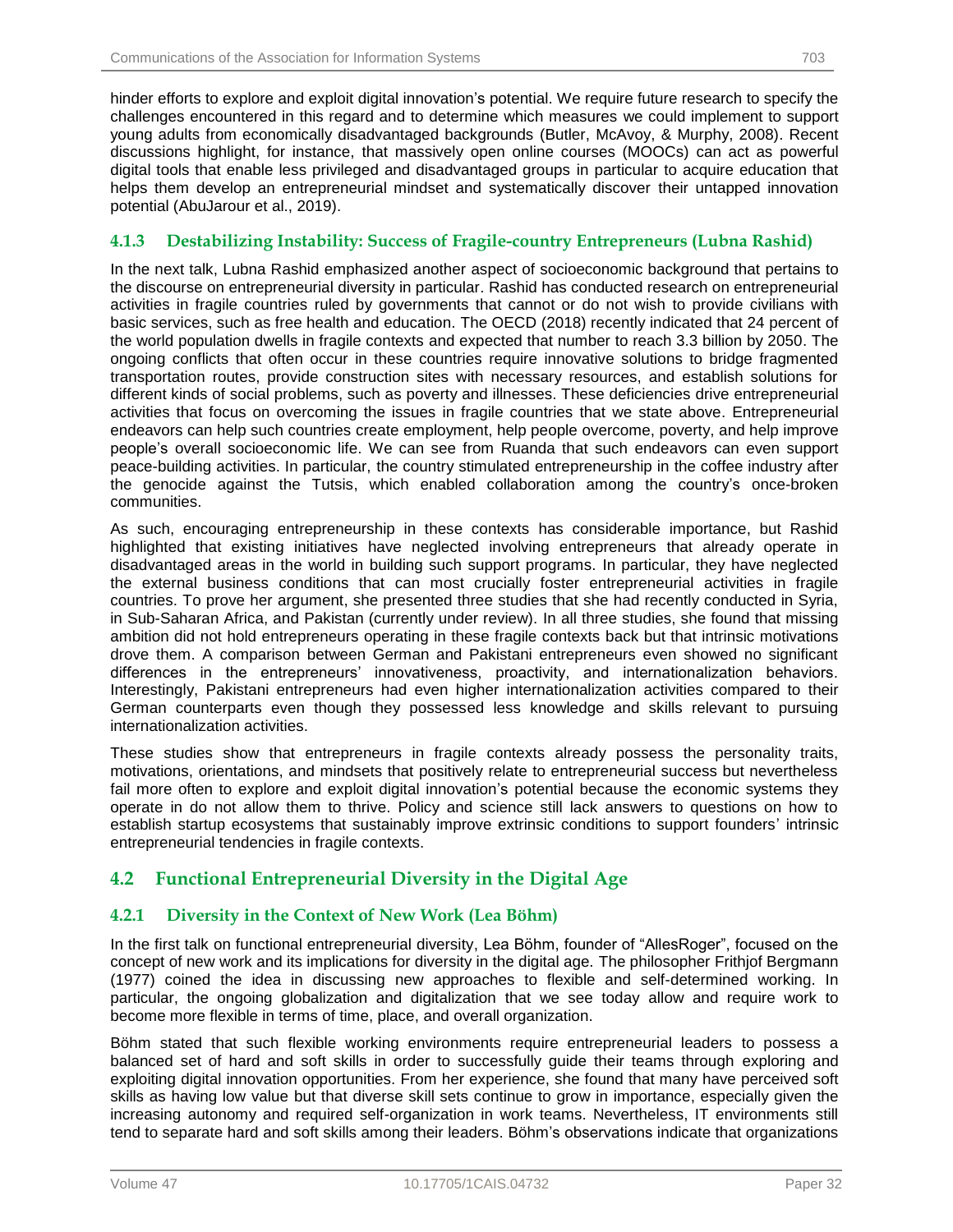often divide teams that exploit digital innovation opportunities into hard-skilled developers who conduct software engineering and agile coaches who manage self-organized teamwork and resolve conflict among team members.Research still lacks insights on whether and to what extent separating hard and soft skills has implications for efforts to explore and exploit digital innovation's potential. To foster diverse skills in these environments, it would be interesting to find out which measures allow organizations to address existing prejudices against certain skill sets that might hamper team performance. We also need to reduce such prejudices given companies' responsibility to develop inclusive products and services in addition to teams who embrace different skills, backgrounds, and perspectives since they can avoid unintentional prejudices and ethical pitfalls (Trauth, 2017).

## **4.2.2 Want to Foster Gender Equality at Your Company? Allow Remote Working! (Silja Conradi)**

The flexibility of new work approaches also facilitates remote working and remote collaboration among team members who work from geographically distant locations. Silja Conradi, the second speaker on functional entrepreneurial diversity, argued that remote working, supported by digital technologies, can significantly facilitate gender equality in the workplace. She illustrated her argument through a story from her own life. After becoming responsible for raising three children on her own for half of the week while working 200km from home, she had to make crucial sacrifices due to her struggle to balance work and family life. She did not want to quit her job, but the founders of the startup she worked for initially expressed doubts about whether she would be able to fulfill her leadership role while working from home. The founders eventually decided to give it a try, which turned out to be a great success. Conradi's story is not unique given that women represent 88 percent of all single parents with underage children (Statista, 2018). Thus,, they carry a considerably larger share of caring responsibilities and, hence, the burden of having to balance family and work.

Conradi shared her experiences of working remotely as a leader and emphasized the importance of digital technologies in this regard. She noted that efficient collaboration among team members requires a common team spirit through fixed meeting structures and daily communication through Skype, Slack, and other instant-messaging providers. Conradi found video communication for meetings especially valuable because seeing others fosters a sense of belonging. She also used video communication channels for daily meetings in the morning during which all members shared their tasks for the day. However, even though digital technologies can foster efficient communication, Conradi recommended establishing regular off-site meetings during which the whole team works and spends leisure time together. Indeed, she thought that one should not perceive digital technologies only as relevant for essential work-related communication but also for small talk among colleagues that would normally happen at the coffee machine or other places in the office.

In sum, she highlighted the contributions that digital communication technologies, such as Skype, Slack, and other video-call and messaging providers, can make to fostering gender equality in work settings. At the end of her talk, she asked the audience and especially the researchers to explore how other diversity aspects could benefit from remote working in order to make it more popular among decision makers in startups and other work environments.

### **4.2.3 The Five Elements of Success to #harmonAIze Humans and Machines (Nancy Nemes)**

Nancy Nemes also has also had a goal to achieve gender equality. In particular, she launched the network "Ms.AI" in order to empower more women to understand and exploit artificial intelligence (AI). Beyond her ambition to promote gender equality in AI-fostered innovation opportunities, she also emphasized the need to include individuals from diverse backgrounds and with diverse mindsets, value, social statuses, amongst others, into these processes. Only such inclusivity can ensure that we use AI to create digital products that reflect society as a whole and not only minor parts of it. An upcoming special issue of *Management Information Systems Quarterly* (*MISQ*) addresses similar questions in relation to how AI-fostered innovation impacts value-creation processes (Berente, Gu, Recker, & Santhanam, 2019).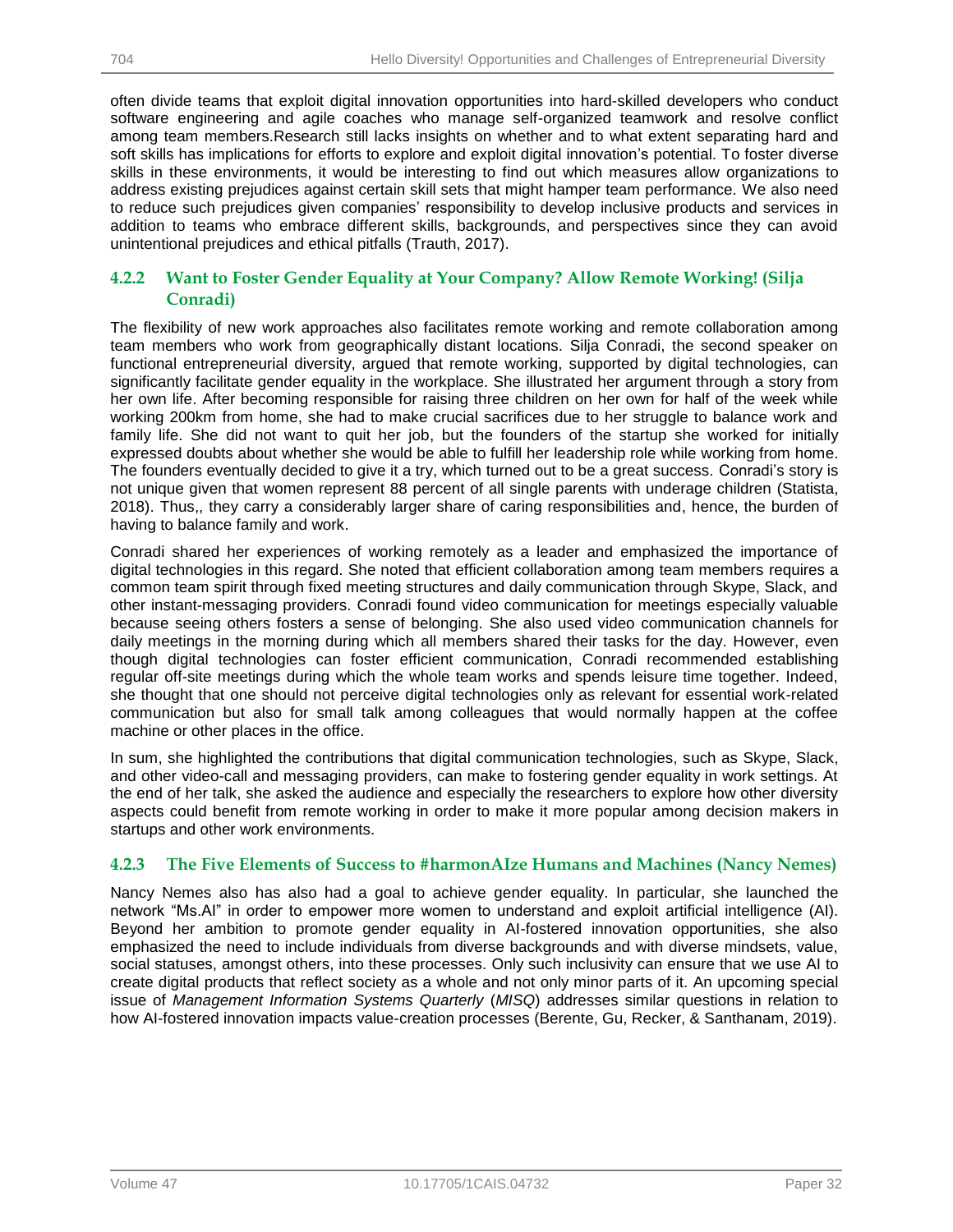### **4.2.4 Employee Lifecycle: How to Attract, Retain, and Develop Diverse Talent (Uta Menges)**

One can foster diversity in workforces only through talent-acquisition processes that involve educated human resource managers who recognize the opportunities and challenges to attract, retain, and develop diversity in ventures. Uta Menges, diversity and inclusion manager at IBM, exemplified these processes with IBM and linked her insights to new venture-creation processes. To attract diverse talent, a company needs to make explicit its commitment to diversity in its external communication, such as by targeting women for leading positions and through inclusion strategies. A firm's core diversity values need to be transparent, and companies that care for establishing a diverse workforce should be present at career fairs that address certain target groups, such as the lesbian, gay, bisexual, transgender, and queer (LGBTQ) community. Digital communication channels, social media platforms, and websites that present the diversity and inclusion strategy constitute crucial technologies that support companies in this regard (Jayne & Dipboye, 2004; Rosenzweig, 1998).

Once a company has attracted diverse talent, it needs to pursue an equal-opportunity hiring process in which it should avoid unconscious biases, such as prejudices and stereotypical thinking. Avoiding such biases poses a considerable challenge since they have a persistent nature and individuals mostly express them via their preferences towards people similar to themselves (Byrne, 1971). Thus, when selecting talent, organizations should include various people that can objectively assess candidates' skills and experiences. Previous research shows that these measures are only efficient when the hiring committee members perceive diversity not just as an option but as a responsibility for the company (Kalev, Dobbin, & Kelly, 2006).

A company's attitude towards diversity should remain visible throughout its onboarding and retaining processes. Nevertheless, researchers have found diversity training and evaluations to be inefficient if leaders in the company do not perceive diversity as their responsibility (Kalev et al., 2006). Menges has found that digital platforms, such as enterprise social networks or comparable Web 2.0 applications, that enable employees to raise their voices are efficient tools. In particular, she has observed that, after introducing such a platform, employees felt encouraged to highlight and discuss diversity issues and contribute with their own ideas to overcoming these issues. Scholars have started to examine the role of enterprise social networks as an inclusive communication tool (Riemer, Stieglitz, & Meske, 2015), but we still lack comprehensive insights on such digital platforms' opportunities and challenges in this respect. Relevant research questions could include examining configurations that such platforms require in order to encourage exchanges between users and organizations that aim to implement suggestions raised in relation to certain concerns. Findings in this regard would also pertain to remote working teams that have only limited options to discuss diversity issues on a face-to-face basis. Which kinds of communication platforms do individuals perceive as trustworthy for raising diversity concerns and discussing potential solutions? Further research on such questions could contribute to theory development regarding how suitably different digital tools, infrastructures, and platforms can foster diversity in remote working teams (cf. 4.2.2).

# **4.3 Deep-level Entrepreneurial Diversity in the Digital Age**

## **4.3.1 Underneath the Surface: When Members of Entrepreneurial Teams Differ in Personality, Values, and Attitudes (Julia Kensbock)**

Julia Kensbock, who emphasized the importance of considering diversity in entrepreneurial teams, conducted the first talk in the deep-level diversity session. In contrast to the popular image of the entrepreneur as a "lone wolf", at least two individuals who jointly pursue venture-creation activities start 85 percent of all ventures (Lazar et al., 2019; Wassermann, 2012). Generally, starting a new business in a team (rather than alone) can have great advantages. Among others, teams benefit from a broader range of qualifications, mutual support in difficult situations, and higher efficiency due to simultaneous task processing (Choi, 2002; Lechler, 2001; Roure & Maidique, 1986).

In her talk, Kensbock summarized recent research on the effect that team diversity has on team performance. Adding to this research, Kensbock and her colleagues examined the performance of entrepreneurial teams whose members differed with regard to deep-level diversity dimensions (Kollmann, Stöckmann, Meves, & Kensbock, 2017). In particular, they focused on differences in team members' individual-level entrepreneurial orientation, which they defined as "a tendency to respond to situations, or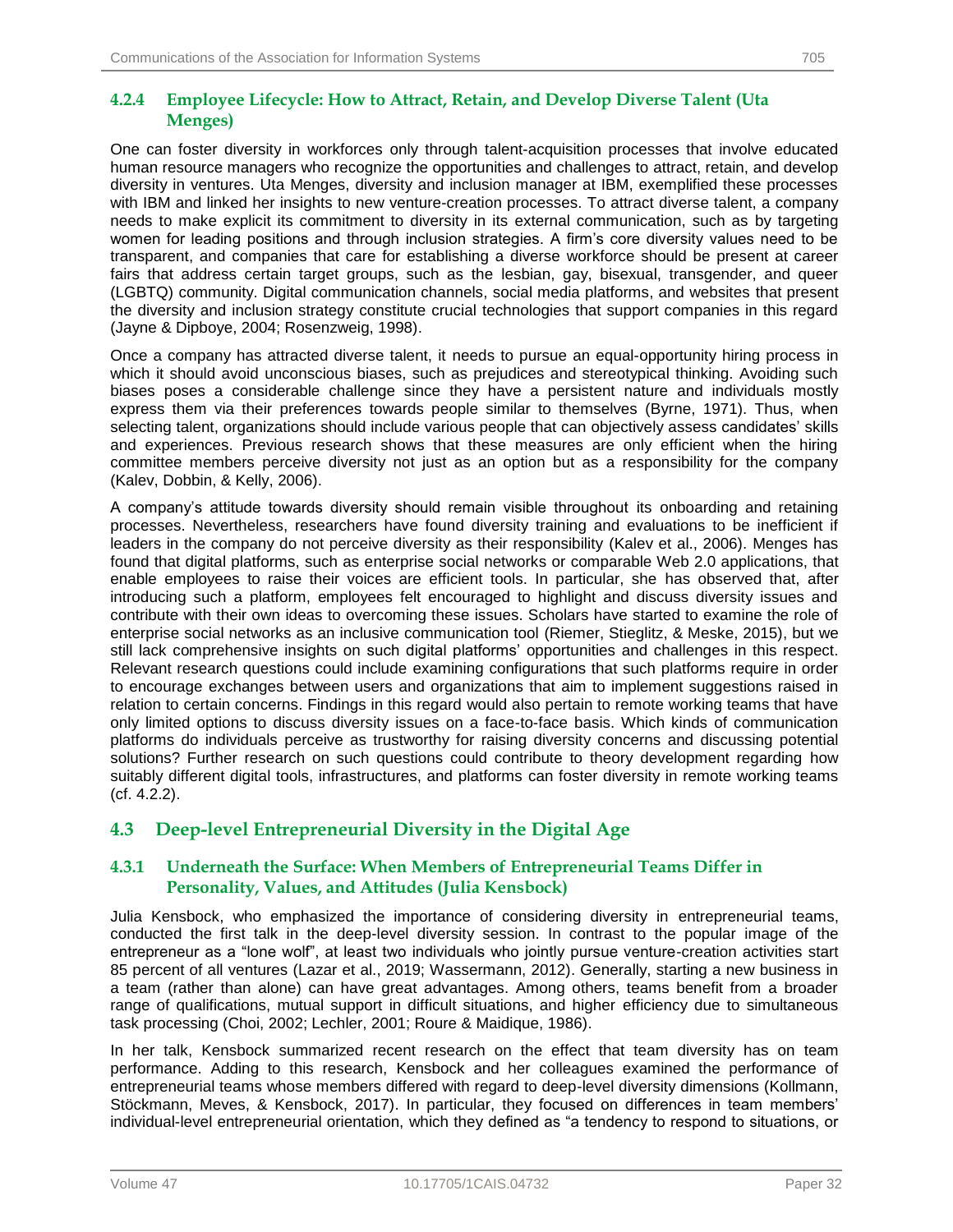classes of situations in an entrepreneurial manner" (p. 845). Their study shows that understanding the performance effects of team diversity requires a close look at different diversity dimensions. Their findings indicate that team diversity can have both positive and negative effects on team performance depending on the subdimensions of individual-level entrepreneurial orientation diversity (i.e., proactiveness, innovativeness, or risk-taking diversity) under consideration. Specifically, different levels of proactiveness in teams can have negative implications for team performance, whereas diversity in terms of innovativeness fosters the performance among team members. Risk-taking diversity increases opportunities for conflict among founding team members, which, again, negatively impacts team performance.

In her talk, Kensbock emphasized the need to consider "diversity in diversity". Notwithstanding the importance of observable ("surface-level") diversity characteristics such as gender or age, scholars and practitioners should also pay attention to deep-level diversity in teams, such as the extent to which team members have diverse ideas about the new venture's goals and the strategies by which they can achieve them. Considering deep-level diversity in the digital age also implies new challenges and research gaps in the future. In particular, individuals (including entrepreneurs) might not only differ in their digital skills or literacy (OECD, 2016) but also in their attitudes and beliefs about digital technologies and innovations (e.g., being open versus anxious about digitalization).

## **4.3.2 Neurodiversity: A New Hope (Timo Lorenz)**

Neurodiversity, a rather novel approach that adopts a social impairment model that involves conditions such as autism, ADHD, and dyslexia, represents another (often neglected and misunderstood) perspective on diversity. Timo Lorenz emphasized that people on the spectrum are not pathologically disabled but *get* disabled by society that sets standards regarding expected behaviors and particularly workplace environments created for neurotypical persons. Individuals on the spectrum have, however, a different perspective on the world and tend to communicate in an atypical manner. A neurodiverse standpoint criticizes labeling people on the spectrum as "atypical" and instead attempts to understand their standpoint through listening to their needs and wants.

Lorenz and his colleagues conducted a study in which they found that people on the spectrum, particularly those on the autistic spectrum, have great strengths, such as attention to detail, auditory skills, focus, logical reasoning, repetitive tasks, and systemizing (Lorenz, Frischling, Cuadros, & Heinitz, 2016). These capabilities have particular use in coding software and other digital artifacts. Lorenz, however, warned against generalizing all people on the spectrum, such as assuming they are automatically computer experts, because, as he argued in his talk, "if you know one autistic person, you know one autistic person. They are as heterogenous as any other group". Such misperceptions primarily arise because people gain their knowledge about cognitive conditions from popular culture, such as the television show The Big Bang Theory. The image of autism in popular culture does not represent all autism but helps people recognize the fact that people on the spectrum do have special requirements in relation to their working environment. For instance, many struggle with their environment due to a heightened sensitivity to noise and light. Regarding communication, people on the spectrum often face difficulties in understanding non-verbal communication. While one can generally express these circumstances without too much difficulty, many still face discrimination and bullying at workplaces that do or will not meet their specific requirements.

We need to address these shortcomings to integrate people on the spectrum into the workforce and benefit from their skills in exploiting digital innovation potentials. Lorenz argued that we need to help others recognize and view the condition realistically via listening to individuals without prejudice and generalization. Only such an approach can help to shift the discourse from diagnosing people on the spectrum as disabled towards talking about their strengths and interests. In particular, founders need to reflect on how they can create a working environment that offers a win-win situation for both parties.

## **4.3.3 Building a Career with and Despite Non-visible Disabilities (Hannah Dahl)**

Hannah Dahl, co-founder of "CoWomen", corroborated the outcomes that Lorenz found in his research projects with her own experiences because she has to deal with a non-visible disability that affects her digestion and requires her to visit doctors on a regular basis. During her time at the university and in her first jobs, she realized that the organizational structures could not address her needs. For instance, she often had insufficient time for written examinations because they did not consider multiple visits to the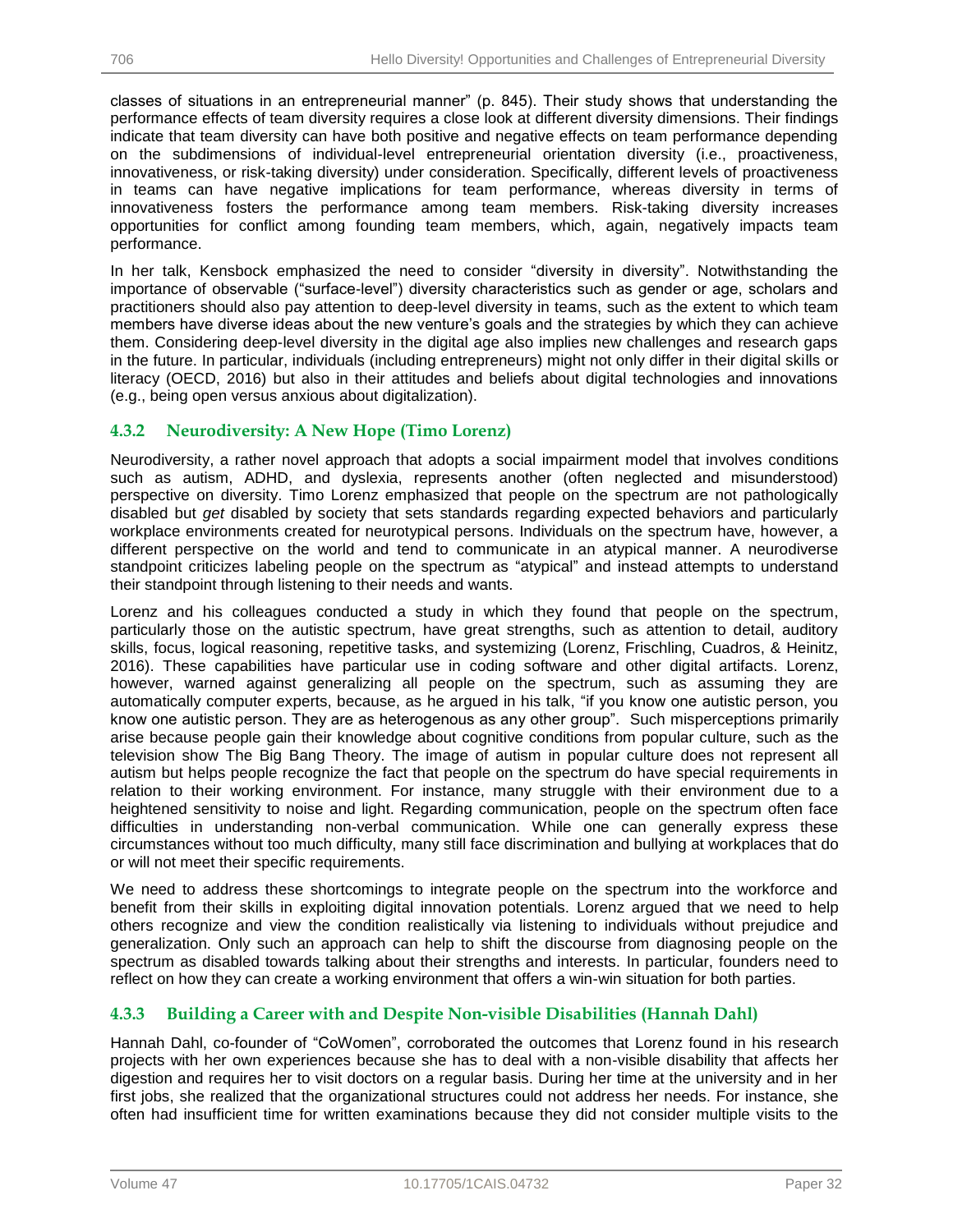bathroom and regular eating. In her job as a software consultant, she faced difficulties when she asked for a day off on a regular basis in order to visit her doctors.

Lorenz decided not to remain silent but to raise her voice instead on her own behalf. It appeared that many of her fellow students and co-workers faced similar problems but were too shy to communicate their needs. These insights prompted her to set up different initiatives that raise awareness. Individuals can raise awareness more easily nowadays as they can spread information via digital communication channels, especially social media. Fostering a diverse workforce requires enabling people to speak up for their needs and wants. Digital technologies help people create platforms on which people with visible and non-visible disabilities can exchange information and experiences on how to raise their voices regardless of their location. One obvious research opportunity in this regard could involve examining the potential role that digital communication platforms and social media networks play in empowering and encouraging individuals with specific needs to make their voices heard and to allow them to formulate guidelines for inclusive workspaces (see also Section 4.2.4).

## **4.3.4 Networks in the Backstage of Businesses: The Case of Migrant Entrepreneurs in Amsterdam (JuanFra Alvarado Valenzuela)**

JuanFra Alvarado Valenzuela, who has conducted research into migrants' entrepreneurship in Amsterda, conducted the final talk on deep-level entrepreneurial diversity in the digital age. He has focused on individuals who have left their home countries to exploit digital innovation potentials in industries such as communication, education, and mental health. Having left their home countries implies that migrants also left their established business networks behind and must contend with how to build a reliable network that supports them to create thriving ventures (Alvarado, 2018).

The migrants Valenzuela interviewed had on average 10 strong business supporters in their network that grew through diverse circumstances. Most contacts in these networks were former co-workers from previous employments in Amsterdam. In addition, the communities that the migrants formed in offline locations, such as co-working spaces for startup founders, helped them expand their business networks in a foreign county. These results indicate that remote working might facilitate diverse and inclusive workforces (see Section 4.2.2) but that founders from foreign backgrounds also benefit from contacting people in geographic proximity to themselves. Digital platforms, such as Meetup.com, can help people find these contacts.

#### **Table 3. Summary of Viewpoints**

| <b>Summary</b>                                        | • We need to holistically conceptualize diversity covering all its demographic, functional, and deep-<br>level dimensions to comprehensively assess the relationship between diversity and digital<br>innovation<br>The relationship between diversity and digital innovation is bi-directional and ambivalent<br>$\bullet$<br>Disregarding diversity in all its dimensions limits digital value offerings' inclusiveness and fosters<br>$\bullet$<br>the digital divide |                                                                                                                                                                                                                                                                                              |  |
|-------------------------------------------------------|--------------------------------------------------------------------------------------------------------------------------------------------------------------------------------------------------------------------------------------------------------------------------------------------------------------------------------------------------------------------------------------------------------------------------------------------------------------------------|----------------------------------------------------------------------------------------------------------------------------------------------------------------------------------------------------------------------------------------------------------------------------------------------|--|
|                                                       | Opportunities*                                                                                                                                                                                                                                                                                                                                                                                                                                                           | Challenges*                                                                                                                                                                                                                                                                                  |  |
| Demographic<br>diversity<br>and digital<br>innovation |                                                                                                                                                                                                                                                                                                                                                                                                                                                                          | Digital innovation processes are biased and<br>inconclusive, especially with regard to gender<br>and socio-economic diversity.                                                                                                                                                               |  |
|                                                       | Digital technologies allow one to adapt digital<br>value offerings' design and usability to tailor<br>products and services for distinct demographic<br>target groups.                                                                                                                                                                                                                                                                                                   | Researchers have considered gender as the<br>main diversity focus in digital innovation<br>processes with limited awareness that doing and<br>undoing gender has a decisive influence on<br>efforts to identify digital innovation's potential and<br>the results from respective processes. |  |
|                                                       | Digital technologies lower innovation barriers to                                                                                                                                                                                                                                                                                                                                                                                                                        | Gender stereotypes continue to be reproduced in<br>digital environments.                                                                                                                                                                                                                     |  |
|                                                       | some extent and enable more demographic<br>groups to participate in exploring and exploiting<br>digital innovation's potential.                                                                                                                                                                                                                                                                                                                                          | People from economically disadvantaged<br>backgrounds still face discrimination and are left<br>behind rather than using their potential to fill the<br>shortage of IT professionals.                                                                                                        |  |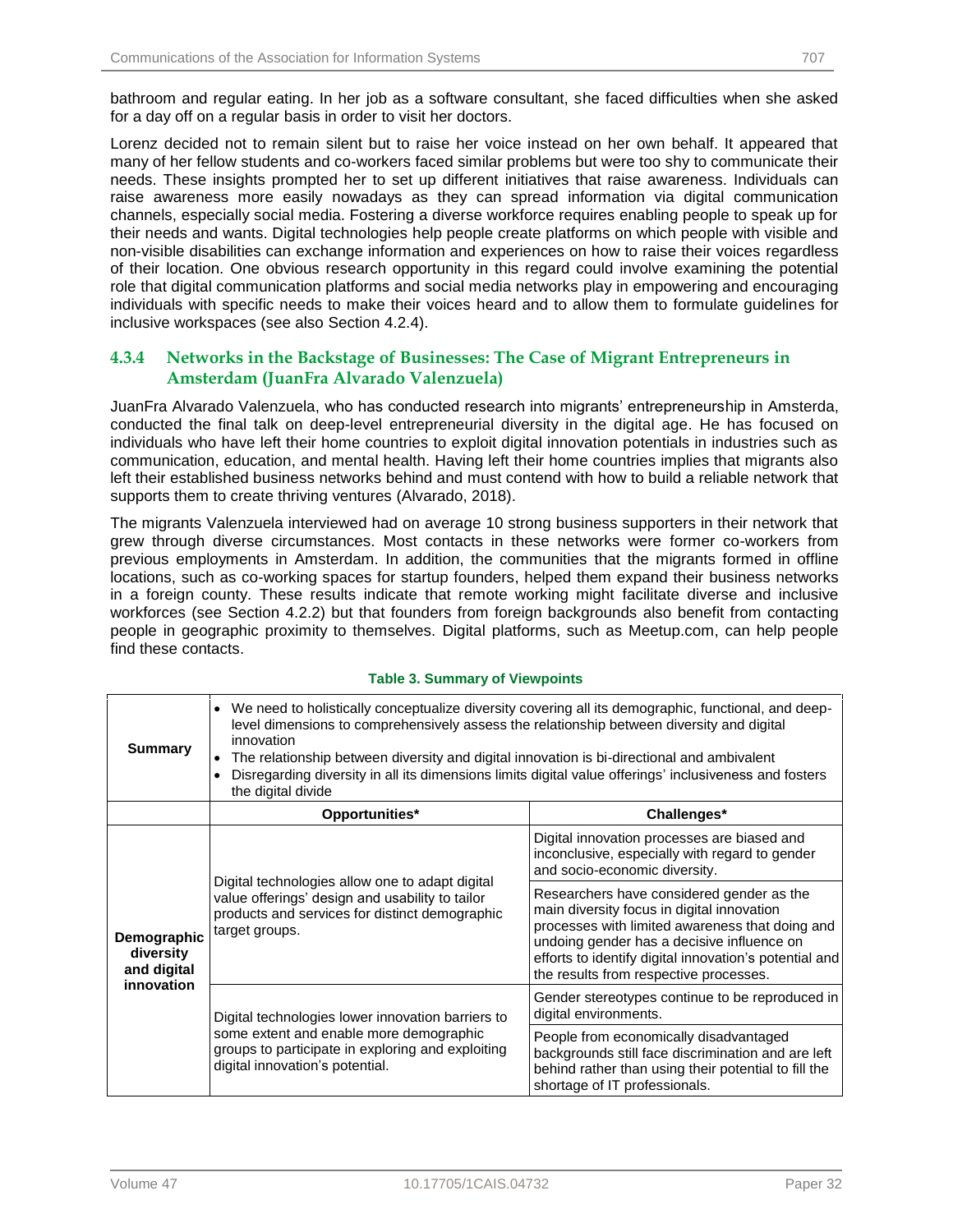#### **Table 3. Summary of Viewpoints**

|                                                                                                  |                                                                                                                                                                                                                             | Support programs designed to enable<br>entrepreneurs from fragile countries to pursue<br>digital innovation processes often do not reflect<br>these contexts' conditions.                                                      |  |  |
|--------------------------------------------------------------------------------------------------|-----------------------------------------------------------------------------------------------------------------------------------------------------------------------------------------------------------------------------|--------------------------------------------------------------------------------------------------------------------------------------------------------------------------------------------------------------------------------|--|--|
| <b>Functional</b><br>diversity<br>and digital<br>innovation                                      | Exploiting digital innovation's potential requires<br>diverse soft and hard skills.                                                                                                                                         | Prejudices and unconscious biases against<br>certain skillset hamper IT teams' performance.                                                                                                                                    |  |  |
|                                                                                                  | Digital communication platforms support<br>employees who are committed to and speak up<br>about diversity issues and propose solutions.                                                                                     | Unconscious biases and a lack of perspectives<br>from people with diverse backgrounds in<br>workforces limit digital value offerings'<br>representativeness.                                                                   |  |  |
|                                                                                                  | Digital communication technologies facilitate<br>remote working, which makes it easier to reconcile<br>parenthood and work and to acquire talent with<br>complementary skills across national and<br>international borders. | Organizations do not yet broadly accept IT-<br>enabled remote working.                                                                                                                                                         |  |  |
|                                                                                                  | Digital platforms allow companies to promote their<br>diversity and integration strategies, which have<br>become a decisive asset in their fight over<br>attracting talent.                                                 |                                                                                                                                                                                                                                |  |  |
| Deep-level<br>diversity<br>and digital<br>innovation                                             | Diverse levels of innovativeness among team<br>members have favorable effects on team<br>performance when exploiting digital innovation's<br>potential.                                                                     | The rather invisible but presumably diverse<br>attitudes and beliefs about digital technologies<br>and innovations that team members hold<br>decisively influences their efforts to exploit digital<br>innovation's potential. |  |  |
|                                                                                                  | Creating an inclusive workforce, which includes<br>people with different cognitive conditions, will<br>likely have a positive impact on digital innovation<br>processes and outcomes.                                       |                                                                                                                                                                                                                                |  |  |
|                                                                                                  | Digital communication channels can create safe<br>spaces for employees with visible and invisible<br>disabilities where they can (collectively) speak up<br>to highlight shortcomings in their integration.                 | Organizations often lack the preparation to<br>create a working environment for their technical<br>teams that reflects the needs of people with<br>different cognitive conditions.                                             |  |  |
|                                                                                                  | Professional online networks enable migrants to<br>establish a professional network of relevant<br>contacts that can support their entrepreneurial<br>activities.                                                           |                                                                                                                                                                                                                                |  |  |
| concete discussed throughout the confere<br>a and challenges that we present in this toble to th |                                                                                                                                                                                                                             |                                                                                                                                                                                                                                |  |  |

we present in this table to the aspects discuss

# **5 Conclusions and Call for Future Research**

Digital innovation processes and their outcomes have wide-ranging implications for our private and professional lives as they decisively influence how and what type of value offerings we create (Boudreau & Lakhani, 2013; Iansiti & Lakhani, 2014; Nambisan et al., 2017a). Nevertheless, numerous case studies have indicated that digital value offerings and the processes to create them often remain biased and inconclusive (Cain & Trauth, 2013; Trauth, 2017; Urquhart & Underhill-Sem, 2009). For example, the AIenabled recruitment algorithm that a leading e-commerce platform used to automatically pre-process candidate profiles for software development jobs has proven to discriminate against women as the algorithm relied on biased data that reflected male dominance in technology-related professions. Similarly, facial recognition, which mobile phone applications widely use, continues to struggle to identify people of color, which excludes them from using certain services. These examples highlight the importance of addressing the manifold facets of human diversity in digital innovation, which encompasses both processes and outcomes, in order to ensure that digital products and services truly represent the needs and wants of all sections of society rather than only a few exclusive groups (Trauth, 2017).

This conference report presents researchers' and practitioners' insights into and experiences with fostering and managing entrepreneurial diversity to explore and exploit digital innovation's potential and opens up manifold avenues for meaningful research projects. To that end, it seems necessary to broaden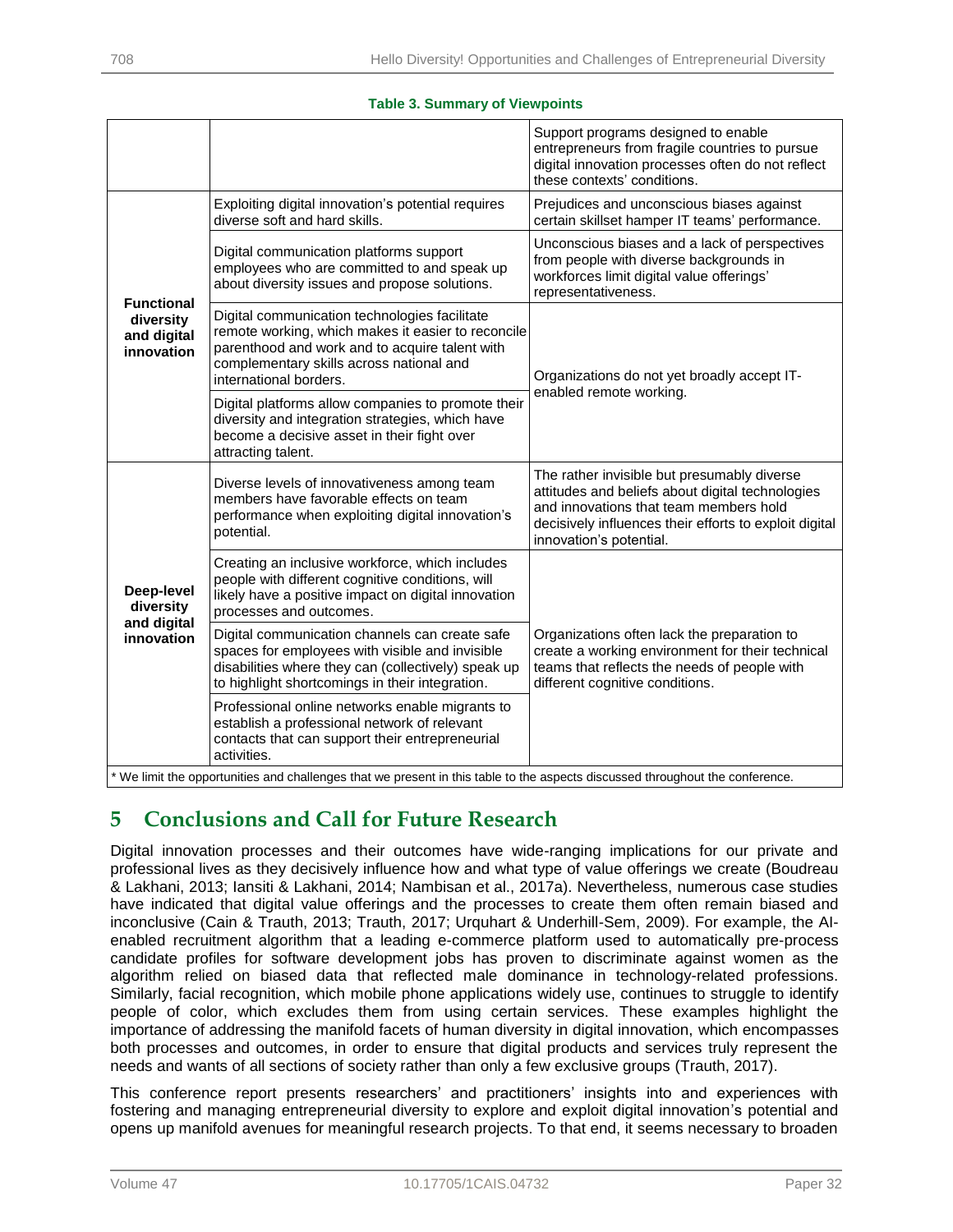existing discourses in order to cover diversity's different and distinct dimensions, which includes gender, and to facilitate discussion on the opportunities and challenges in the bi-directional relationship between entrepreneurial diversity and digital innovation. To achieve these objectives, the "Hello Diversity! Conference" highlighted the importance of bringing together scholars and practitioners from various disciplines and enabled them to holistically examine the implications of diversity for digital innovation processes and outcomes. In addition, the "Diversity Talks!" highlighted the crucial role that technologies play in empowering diverse groups to engage in digital innovation, but research has only recently started to examine the extent to which we have realized these opportunities and the challenges that diversity raises (Majchrzak, Lynne Markus, & Wareham, 2016; Sundermeier et al., 2018; Welter, Baker, Audretsch, & Gartner, 2017). In Section 5.1, we present questions for future research projects that individuals raised during the conference.

# **5.1 Demographic Entrepreneurial Diversity**

- Do digital technologies perpetuate or challenge stereotypes, especially with regard to the capabilities of women who pursue digital-innovation processes?
- Which digital tools and infrastructures can support women in overcoming existing challenges related to exploring and exploiting digital innovation's potential?
- How does young adults' socioeconomic background affect their entrepreneurial orientation? What measures can effectively support young adults from economically disadvantaged backgrounds to engage in digital innovation?
- How does one need to design innovation ecosystems to support entrepreneurs in tackling external conditions in fragile country contexts and exploring and exploiting digital innovation's potential?

# **5.2 Functional Entrepreneurial Diversity**

- What implications arise when separating hard and soft skills in IT teams for exploring and exploiting digital innovation's potential?
- Which diversity dimensions can particularly benefit from IT-enabled remote working?
- What design processes for AI-enabled products and services ensure one creates inclusive products and services?
- Which digital communication platforms do people perceive as trustworthy for raising diversity concerns and discussing possible solutions in professional work environments?

# **5.3 Deep-level Entrepreneurial Diversity**

- How does diversity in entrepreneurs' attitudes and beliefs toward digital technologies affect team outcomes in the digital age?
- How can entrepreneurs and managers efficiently collaborate with neurodiverse people to exploit digital innovation's potential?
- How and which digital communication platforms can empower and encourage employees with support needs to meet their specific requirements in the workplace?

In the conference report, we show how researchers and practitioners have found different approaches to foster and encourage entrepreneurial diversity in the digital age and how digital innovation processes and outcomes have a long way to go before they become inclusive (AbuJarour et al., 2019; Berger & Kuckertz, 2016; Kollmann et al., 2018; Olbrich, Trauth, Niederman, & Gregor, 2015). We need to recognize and address these existing shortcomings to ensure digital innovation's inclusiveness (Trauth, 2017). The IS literature has started to look into the inclusive design processes that digital value offerings require (Olbrich et al., 2015), such as ICT-enabled refugee integration (AbuJarour et al., 2019) and accessible social networking websites (Leahy & Broin, 2009; Riemer et al., 2015), but the conference discussions indicate that we have only just started to generate comprehensive knowledge and awareness on the bi-directional relationship between diversity and digital innovation. While we recognize that the conference insights that we present in this report cover only some diversity dimensions, we hope that these insights encourage researchers to conduct their own projects on entrepreneurial diversity in digital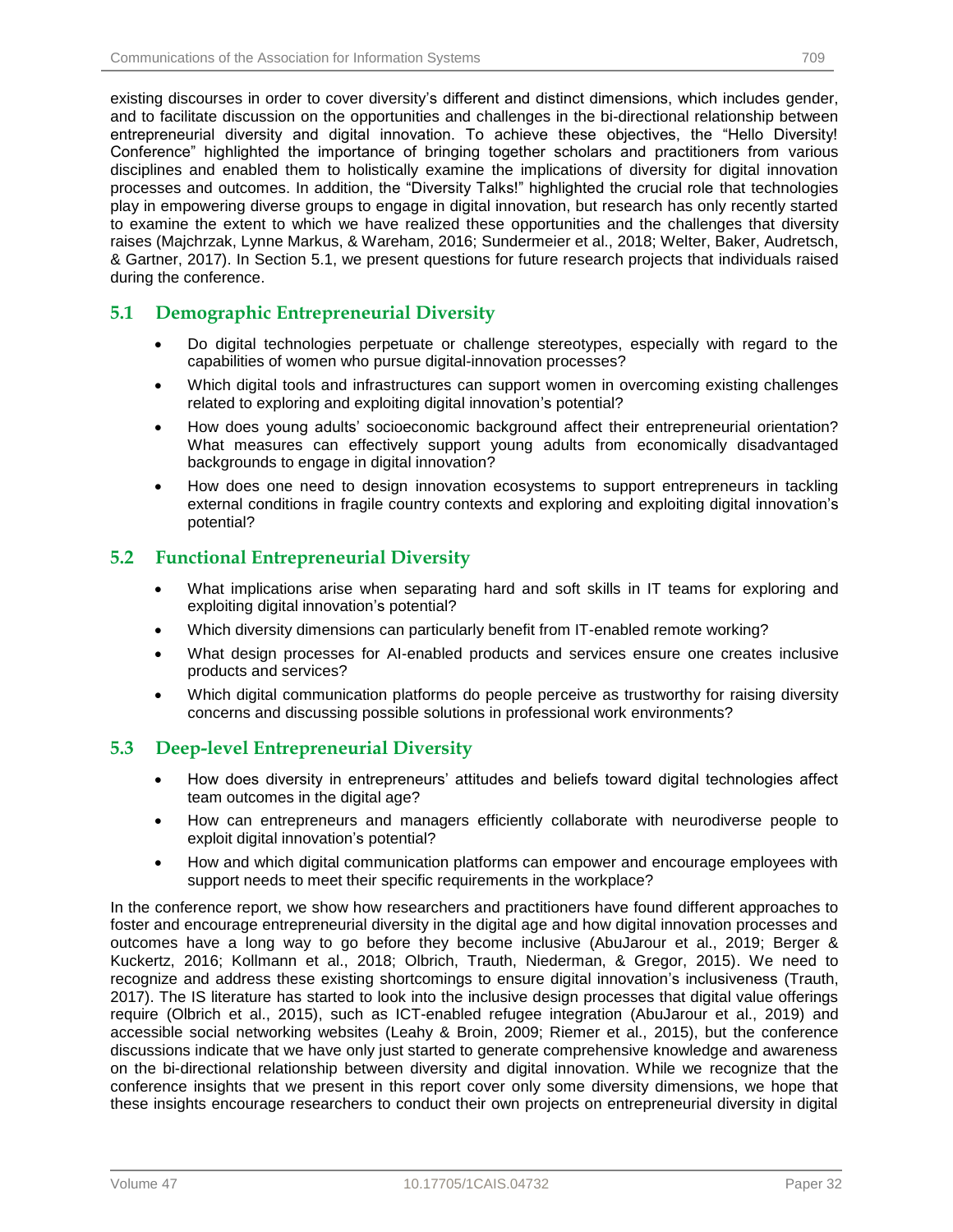innovation. Indeed, research has a vital contribution to make to foster diversity in the digital age, especially at a time when old threats have emerged again and new ones continue to.

# **Acknowledgments**

We thank the Freie Universität Berlin for providing an internal grant that covered the conference's financial costs. In addition, we thank our key partner, the European Council for Small Business and Entrepreneurship, for useful advice on structuring such a conference and for help in advertising the conference to relevant scientific communities.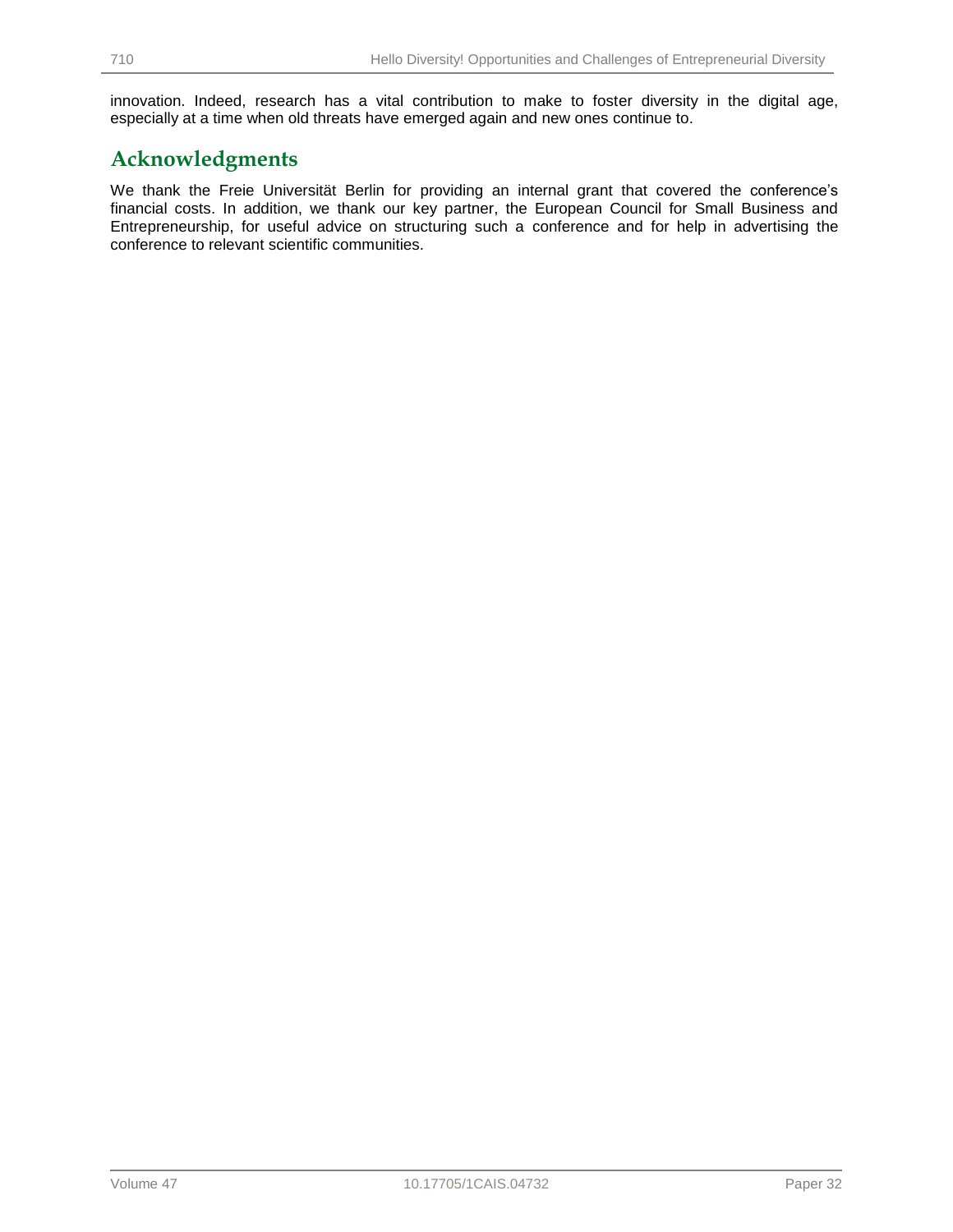# **References**

- AbuJarour, S., Wiesche, M., Díaz Andrade, A., Fedorowicz, J., Krasnova, H., Olbrich, S., Tan, C-W., Urquhart, C., & Venkatesh, V. (2019). ICT-enabled refugee integration: A research agenda. *Communications of the Association for Information Systems*, *44*, 874-891.
- Ågerfalk, P. J., Fitzgerald, B., & Slaughter, S. A. (2009). Flexible and distributed information systems development: State of the art and research challenges. *Information Systems Research*, *20*(3), 317- 328.
- Ahl, H. (2006). Why research on women entrepreneurs needs new directions. *Entrepreneurship Theory and Practice*, *30*(5), 595-621.
- Alvarado, J. F. (2018). Ideas, context and connections: Conceptual framing of the opportunity to innovate for migrant entrepreneurs. *Sociologica*, *12*(2), 87-102.
- Balasubramani, S. (2020). Creating a safe space for women in tech: The story of elpha. *Medium*. Retrieved from https://medium.com/age-of-awareness/creating-a-safe-space-for-women-in-tech-thestory-of-elpha-7eda61bead2
- Beckman, C. M., & Burton, M. D. (2008). Founding the future: Path dependence in the evolution of top management teams from Founding to IPO. *Organization Science*, *19*(1), 3-24.
- Berente, N., Gu, B., Recker, J., & Santhanam, R. (2019). Call for papers MISQ special issue on managing AI. *MIS Quartely*. Retrieved from shorturl.at/acfrK
- Berger, E. S. C., & Kuckertz, A. (2016). Female entrepreneurship in startup ecosystems worldwide. *Journal of Business Research*, *69*(11), 5163-5168.
- Bergmann, F. (1977). *On being free*. Notre Dame, IN: University of Notre Dame Press.
- Birkner, S., Sundermeier, J., & Tegtmeier, S. (2019). e-Health value creation revisited: Towards a genderaware typology of digital business models. In A. Brem, P. M. Bican, & C. Wimschneider (Eds.), *Gender differences in technology and innovation management—insights from interdisciplinary research.* Berlin: De Gruyter.
- Boudreau, K. J., & Lakhani, K. R. (2013). Using the crowd as an innovation partner. *Harvard Business Review*, *91*(4), 60-69.
- Bruni, A., Gherardi, S., & Poggio, B. (2004). Entrepreneur-mentality, gender and the study of women entrepreneurs. *Journal of Organizational Change Management*, *17*(3), 256-268.
- Brush, C., de Bruin, A., & Welter, F. (2009). A gender-aware framework for women's entrepreneurship. *International Journal of Gender and Entrepreneurship*, *1*(1), 8-24.
- Butler, T., McAvoy, J., & Murphy, C. (2008). Social inclusion and IT education: An institutional analysis. In *Proceedings of the International Conference on Information Systems*.
- Byrne, D. E. (1971). *The attraction paradigm*. New York, NY: Academic Press.
- Cain, C. C., & Trauth, E. M. (2013). The underrepresentation of black males in IT higher education: A conceptual framework for understanding individual differences. In *Proceedings of the 19th Americas Conference on Information Systems*.
- Carlo, J. L., Lyytinen, K., & Rose, G. M. (2012). A knowledge-based model of radical innovation in small software firms. *MIS Quartely*, *36*(3), 865–895.
- Choi, J. N. (2002). External activities and team effectiveness: Review and theoretical development. *Small Group Research*, *33*(2), 181-208.
- Cushman, M., & McLean, R. (2008). Exclusion, inclusion and changing the face of information systems research. *Information Technology & People*, *21*(3), 213-221.
- Dai, Y., Byun, G., & Ding, F. (2019). The direct and indirect impact of gender diversity in new venture teams on innovation performance. *Entrepreneurship Theory and Practice, 43*(3), 505-528.
- de Bruin, A., Brush, C., & Welter, F. (2006). Introduction to the special issue: Towards building cumulative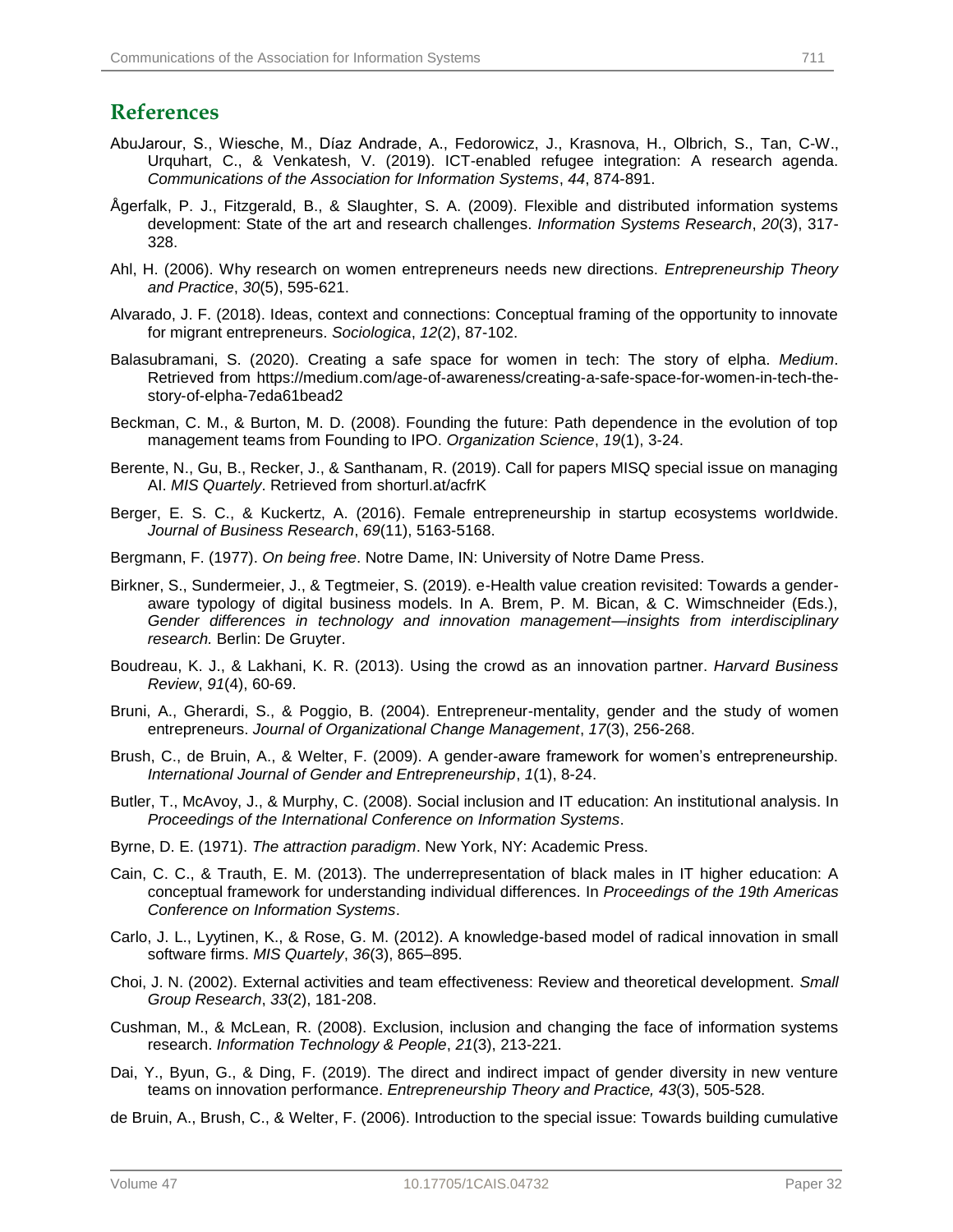knowledge on women's entrepreneurship. *Entrepreneurship Theory and Practice*, *30*(5), 585-593.

- Deng, X., Joshi, K., & Galliers, R. (2016). The quality of empowerment and marginalization in mircotask crowdsourcing: Giving voice to the less powerful through value sensitive design. *MIS Quartely*, *40*(2), 279-302.
- Dias, A., & Doolin, B. (2016). Information and communication technology and the social inclusion of refugees. *MIS Quartely*, *40*(2), 405-416.
- Duguet, E., Leandri, N., L'Horty, Y., & Petit, P. (2010). Are young french jobseekers of ethnic immigrant origin discriminated against? A controlled experiment in the Paris area. *Annals of Economics and Statistics*, *99/100*, 187-215.
- Dy, A. M., Marlow, S., & Martin, L. (2017). A Web of opportunity or the same old story? Women digital entrepreneurs and intersectionality theory. *Human Relations*, *70*(3), 286-311.
- Eisenhardt, K. M., & Schoonhoven, C. B. (1990). Organizational growth: Linking founding team, strategy, environment, and growth among U.S. semiconductor ventures, 1978-1988. *Administrative Science Quarterly*, *35*(3), 504-529.
- Ettl, K., Brink, S., Tegtmeier, S., & Ram, M. (2019). Call for special issue on: "Concepts and facets of entrepreneurial diversity." *International Journal of Entrepreneurial Venturing*. Retrieved from https://www.inderscience.com/mobile/inauthors/cfp.php?id=4481
- Gardenswartz, L., & Rowe, A. (1994). *Diverse teams at work: Capitalizing on the power of diversity*. Chicago, IL: Irwin Professional Publishing.
- Goffee, R., & Scase, R. (1985). *Women in charge: the experiences of female entrepreneurs*. London: Geroge Alleen and Unwin.
- Harrison, D. A., & Klein, K. J. (2007). What's the difference? Diversity constructs as separation, variety, or disparity in organizations. *Academy of Management Review*, *32*(4), 1199-1228.
- Harrison, D. A., Price, K. H., & Bell, M. P. (1998). Beyond relational demography: Time and the effects of surface- and deep-level diversity on work group cohesion. *Academy of Management Journal*, *41*(1), 96-107.
- Hart, D. M. (2014). Founder nativity, founding team formation, and firm performance in the U.S. high-tech sector. *International Entrepreneurship and Management Journal*, *10*(1), 1-22.
- Hillman, A. J., Shropshire, C., & Cannella, A. A. (2007). Organizational predictors of women on corporate boards. *Academy of Management Journal*, *50*(4), 14-37.
- Hisrich, R. D., & Brush, C. G. (1983). The woman entrepreneur: Implications of family, educational, and occupational experience. *Frontiers of Entrepreneurship Research*, *2*, 255-270.
- Hmieleski, K. M., & Ensley, M. D. (2007). A contextual examination of new venture performance: Entrepreneur leadership behavior, top management team heterogeneity, and environmental dynamism. *Journal of Organizational Behavior*, *28*(7), 865-889.
- Hughes, K. D., Jennings, J. E., Brush, C., Carter, S., & Welter, F. (2012). Extending women's entrepreneurship research in new directions. *Entrepreneurship Theory and Practice*, *36*(3), 429-442.
- Hüsing, T., & Selhofer, H. (2002). The digital divide index-a measure of social inequalities in the adoption of ICT. In *Proceedings of the European Conference on Information Systems.*
- Iansiti, M., & Lakhani, K. R. (2014). Digital ubiquity: How connections, sensors, and data are revolutionizing business. *Harvard Business Review*, *92*(11), 91-99.
- Jayne, M. E. A., & Dipboye, R. L. (2004). Leveraging diversity to improve business performance: Research findings and recommendations for organizations. *Human Resource Management*, *43*(4), 409-424.
- Kalev, A., Dobbin, F., & Kelly, E. (2006). Best practices or best guesses? Assessing the efficacy of corporate affirmative action and diversity policies. *American Sociological Review*, *71*(4), 589-617.
- Kohli, R., & Melville, N. P. (2019). Digital innovation: A review and synthesis. *Information Systems Journal*, *29*(1), 200-223.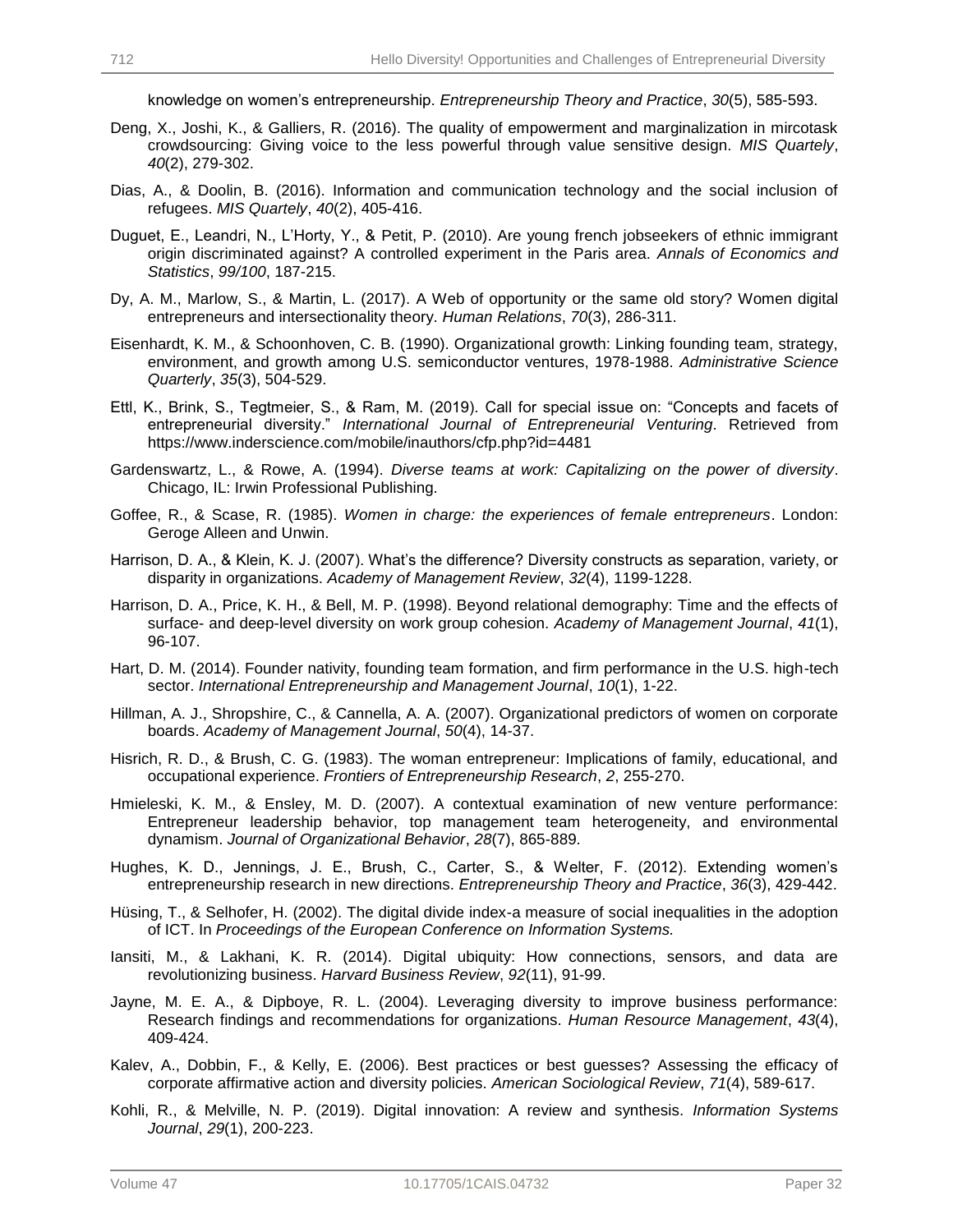- Kollmann, T., Hensellek, S., Jung, P. B., & Kleine-Stegemann, L. (2018). *Deutscher startup monitor*. Retrieved from https://deutschestartups.org/wp-content/uploads/2019/05/Deutscher-Startup-Monitor-2018.pdf
- Kollmann, T., Stöckmann, C., & Linstaedt, J. W. (2019). Task conflict, narcissism and entrepreneurial capability in teams planning a business: A moderated moderation approach to explaining business planning performance. *Journal of Small Business Management*, *57*(4), 1399-1423.
- Kollmann, T., Stöckmann, C., Meves, Y., & Kensbock, J. M. (2017). When members of entrepreneurial teams differ: Linking diversity in individual-level entrepreneurial orientation to team performance. *Small Business Economics*, *48*(4), 843-859.
- Lazar, M., Miron-Spektor, E., Agarwal, R., Erez, M., Goldfarb, B., & Chen, G. (2019). Entrepreneurial team formation. *Academy of Management Annals, 14*(1), 29-59.
- Leahy, D., & Broin, U. O. (2009). Social networking sites and equal opportunity: The impact of accessibility. In *Proceedings of the 22nd Bled eConference.*
- Lechler, T. (2001). Social interaction: A determinant of entrepreneurial team venture success. *Small Business Economics*, *16*(4), 263-278.
- Liff, S., Shepherd, A., Wajcman, J., Rice, R., & Hargittai, E. (2008). *An evolving gender digital divide?* OII Internet Issue Brief.
- Lorenz, T., Frischling, C., Cuadros, R., & Heinitz, K. (2016). Autism and overcoming job barriers: Comparing job-related barriers and possible solutions in and outside of autism-specific employment. *PLoS ONE*, *11*(1), e0147040.
- Majchrzak, A., Lynne Markus, M., & Wareham, J. (2016). Designing for digital transformation: Lessons for information systems research from the study of ICT and societal challenges. *MIS Quarterly*, *40*(2), 267-277.
- Maric, J. (2018). The gender-based digital divide in maker culture: Features, challenges and possible solutions. *Journal of Innovation Economics*, *27*(3), 147-168.
- Meyer, V., Tegtmeier, S., & Pakura, S. (2017). Revisited: How gender role stereotypes affect the image of entrepreneurs among young adults. *International Journal of Gender and Entrepreneurship*, *9*(4), 319-337.
- Mor Barak, M. E. (2016). *Managing diversity: Toward a globally inclusive workplace* (4th ed.). Thousand Oaks, CA: Thousand Oaks.
- Nambisan, S., Lyytinen, K., Majchrzak, A., & Song, M. (2017a). Digital innovation management: Reinventing innovation management research in a digital world. *MIS Quarterly*, *41*(1), 223-238.
- Nambisan, S., Lyytinen, K., & Song, M. (2017b). Digital innovation management: Reinventing innovation management in a digital world. *MIS Quarterly*, *41*(1), 223-238.
- OECD. (2016). *Stimulating digital innovation for growth and inclusiveness The role of policies for the successful diffusion of ICT.* Paris.
- OECD. (2018). *States of fragility 2018.* Paris.
- Olbrich, S., Trauth, E. M., Niederman, F., & Gregor, S. (2015). Inclusive design in is: Why diversity matters. *Communications of the Association for Information Systems*, *37*, 767-782.
- Oudshoorn, N., Rommes, E., & Stienstra, M. (2004). Configuring the user as everybody: Gender and design cultures in information and communication technologies. *Science, Technology, & Human Values*, *29*(1), 30-63.
- Riemer, K., Stieglitz, S., & Meske, C. (2015). From top to bottom: Investigating the changing role of hierarchy in enterprise social networks. *Business and Information Systems Engineering*, *57*(3), 197- 212.
- Roberson, Q., Ryan, A. M., & Ragins, B. R. (2017). The evolution and future of diversity at work. *Journal of Applied Psychology*, *102*(3), 483-499.

Rosenzweig, P. (1998). Managing the new global workforce: Fostering diversity, forging consistency.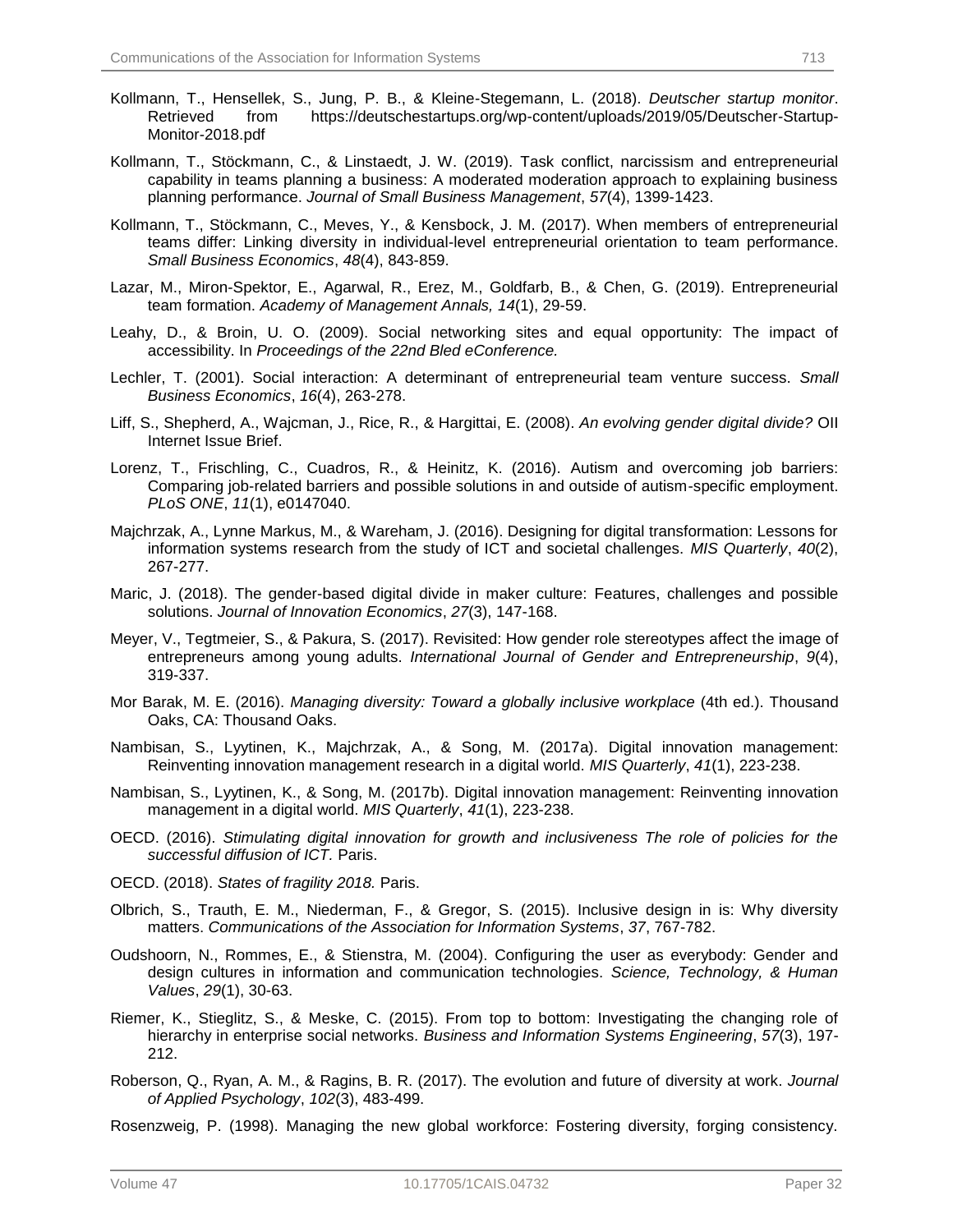*European Management Journal*, *16*(6), 644-652.

- Roure, J. B., & Maidique, M. A. (1986). Linking prefunding factors and high-technology venture success: An exploratory study. *Journal of Business Venturing*, *1*(3), 295-306.
- Schroeder, G. (2006). *Entscheidungen: Mein leben in der politik*. Hamburg: Hoffmann und Campe.
- Schwartz, E. B. (1976). Entrepreneurship: New female frontier. *Journal of Contemporary Business*, *5*(1), 47-76.
- Shane, S., & Venkataraman, S. (2000). The promise of entrepreneurship as a field of research. *Academy of Management Review*, *25*(1), 217-226.
- Statista. (2018). *Alleinerziehende in Deutschland.* Retrieved from https://de.statista.com/statistik/daten/studie/3049/umfrage/entwicklung-der-anzahl-vonalleinerziehenden-seit-1996/
- Sundermeier, J., Wessel, L., & Davidson, E. (2018). Can digital innovation alter the landscape of women's entrepreneurship? Towards a research agenda. In *Proceedings of the International Conference on Information Systems*.
- Tegtmeier, S., Kurczewska, A., & Halberstadt, J. (2016). Are women graduates jacquelines-of-all-trades? Challenging Lazear's view on entrepreneurship. *Small Business Economics*, *47*(1), 77-94.
- Trauth, E. M. (2013). The role of theory in gender and information systems research. *Information and Organization*, *23*(4), 277-293.
- Trauth, E. M. (2017). A research agenda for social inclusion in information systems. *The Data Base for Advances in Information Systems*, *48*(2), 9-20.
- Tzabbar, D., & Margolis, J. (2017). Beyond the startup stage: The founding team's human capital, new venture's stage of life, founder-CEO duality, and breakthrough innovation. *Organization Science*, *28*(5), 857-872.
- Urquhart, C., & Underhill-Sem, Y. (2009). Special issue on ICTs and social inclusion. *Journal of Information, Communication and Ethics*, *7*(2/3), 1-6.
- Van Knippenberg, D., De Dreu, C. K. W., & Homan, A. C. (2004). Work group diversity and group performance: An integrative model and research agenda. *Journal of Applied Psychology*, *89*(6), 1008-1022.
- Van Knippenberg, D., & Schippers, M. C. (2007). Work group diversity. *Annual Review of Psychology*, *58*(1), 515-541.
- Van Knippenberg, D., Van Ginkel, W. P., & Homan, A. C. (2013). Diversity mindsets and the performance of diverse teams. *Organizational Behavior and Human Decision Processes*, *121*(2), 183-193.
- von Briel, F., Davidsson, P., & Recker, J. (2018). Digital technologies as external enablers of new venture creation in the IT hardware sector. *Entrepreneurship Theory and Practice*, *42*(1), 47-69.
- Vissa, B., & Chacar, A. S. (2009). Leveraging ties: The contingent value of entrepreneurial teams' external advice networks on Indian software venture performance. *Strategic Management Journal*, *30*(11), 1179-1191.
- Wassermann, N. (2012). *The founder's dilemmas: Anticipating and avoiding the pitfalls that can sink a startup*. Princeton, NJ: Princeton University Press.
- Welter, F., Baker, T., Audretsch, D. B., & Gartner, W. B. (2017). Everyday entrepreneurship: A call for entrepreneurship research to embrace entrepreneurial diversity. *Entrepreneurship Theory and Practice*, *41*(3), 311-321.
- Welter, F., Gartner, W. B., & Wright, M. (2016). The context of contextualising contexts. In F. Welter & W. B. Gartner (Eds.), *A research agenda for entrepreneurship and context* (pp. 1-15). Cheltenham, UK: Edward Elgar.
- West, G. P. (2007). Collective cognition: When entrepreneurial teams, not individuals, make decisions. *Entrepreneurship Theory and Practice*, *31*(1), 77-102.